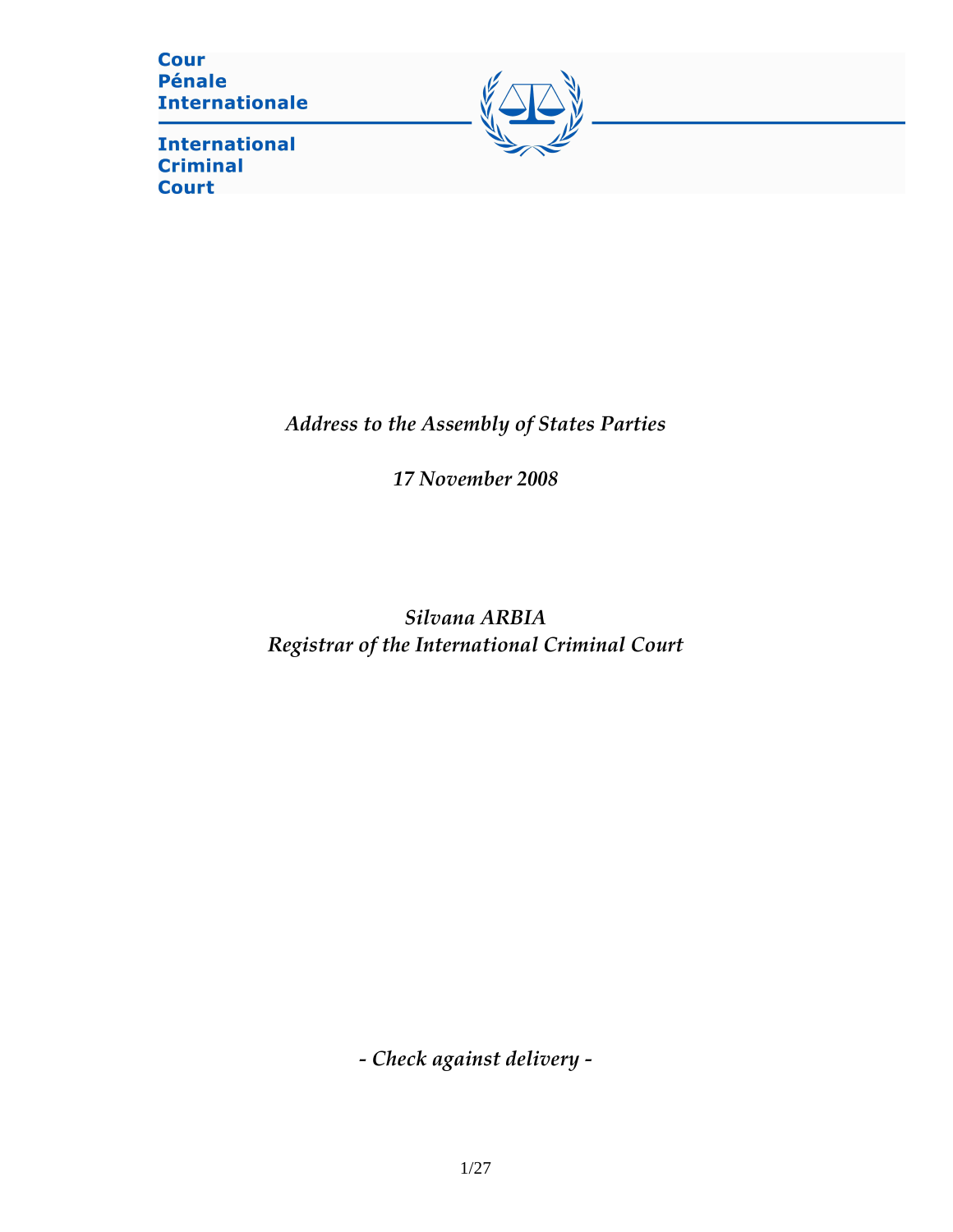Excellencies,

Ladies and Gentlemen,

It is my great pleasure and privilege to address the Assembly of States Parties today in my capacity as Registrar of the International Criminal Court. I am proud to be part of this institution and to contribute to accomplishing its mandate while continuing a close dialogue with the States Parties and other actors in the international justice arena including, but not limited to, civil society organizations many of which are present here today and which contribute meaningfully to the Court and its mission.

At the outset, I would like to underline that 2008 represents a historic moment for international criminal justice. It marks a decade since the Court's "birth certificate", the Rome Statute, was adopted by you, its founders, in Rome, on 17 July 1998; but, most importantly, it has so far witnessed a great deal of achievements by the first ever permanent international criminal court.

In fact, there are currently 4 situations involving 6 cases before the Court. The Prosecutor applied for a warrant of arrest for Sudanese President Al-Bashir in July 2008. The Court has now issued 12 arrest warrants in these 4 situations. 4 persons are currently detained at the ICC's detention facility in Scheveningen. The Court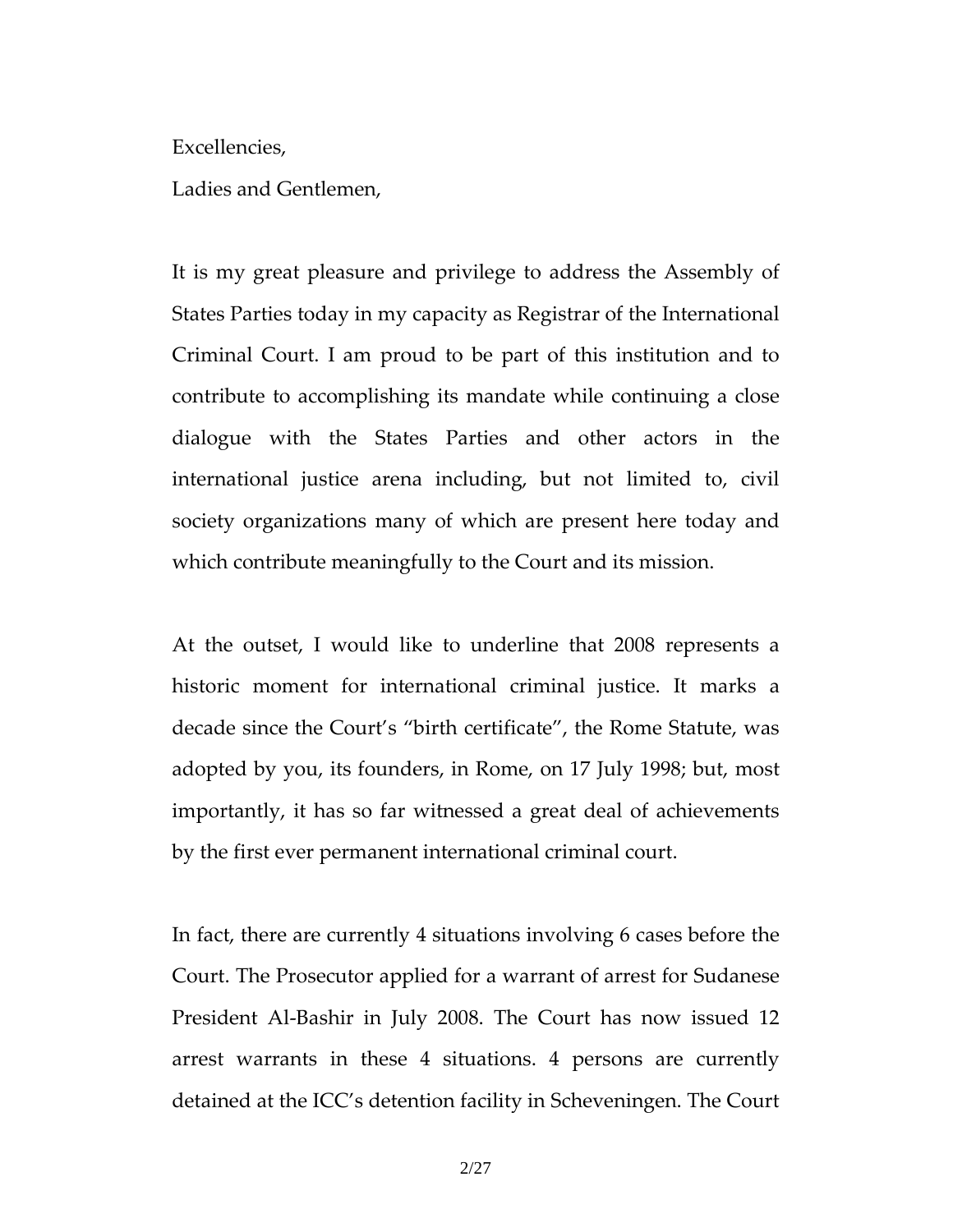has issued hundreds of decisions and orders (518 in 2008 so far). It has received 1136 applications for participation in the proceedings in the current 4 situations and 6 cases. 168 victims have been authorised to participate in the situation in the Democratic Republic of the Congo, 9 in the situation in Uganda and 11 in the situation in Darfur. 4 victims have been authorised to participate in the Lubanga case, 57 in the Katanga and Ngudjolo Chui case, and 14 in the Kony et al. case. 300 persons are under the Court's Protection Programme. 261 lawyers – 209 men and 52 women – from 49 countries are on the Court's List of Counsel, including 69 from Africa, 5 from Asia, 7 from Eastern Europe, 176 from the Group of Western European and Other States, and 4 from Latin America and the Caribbean. These lawyers are qualified to represent both victims and suspects or accused before the Court. The Court has 5 field offices located in the Democratic Republic of the Congo, Uganda, Chad and the Central African Republic, with approximately 100 staff members, one liaison office in New York, three interim premises and one ongoing project for the construction of the Court's permanent premises. I would like to seize this opportunity to express my real satisfaction with the substantial progress achieved in 2008 through close cooperation between the Court and the Oversight Committee for the Permanent Premises, the ASP Project Director and the host State. As you know, the three winning designs for the new seat of the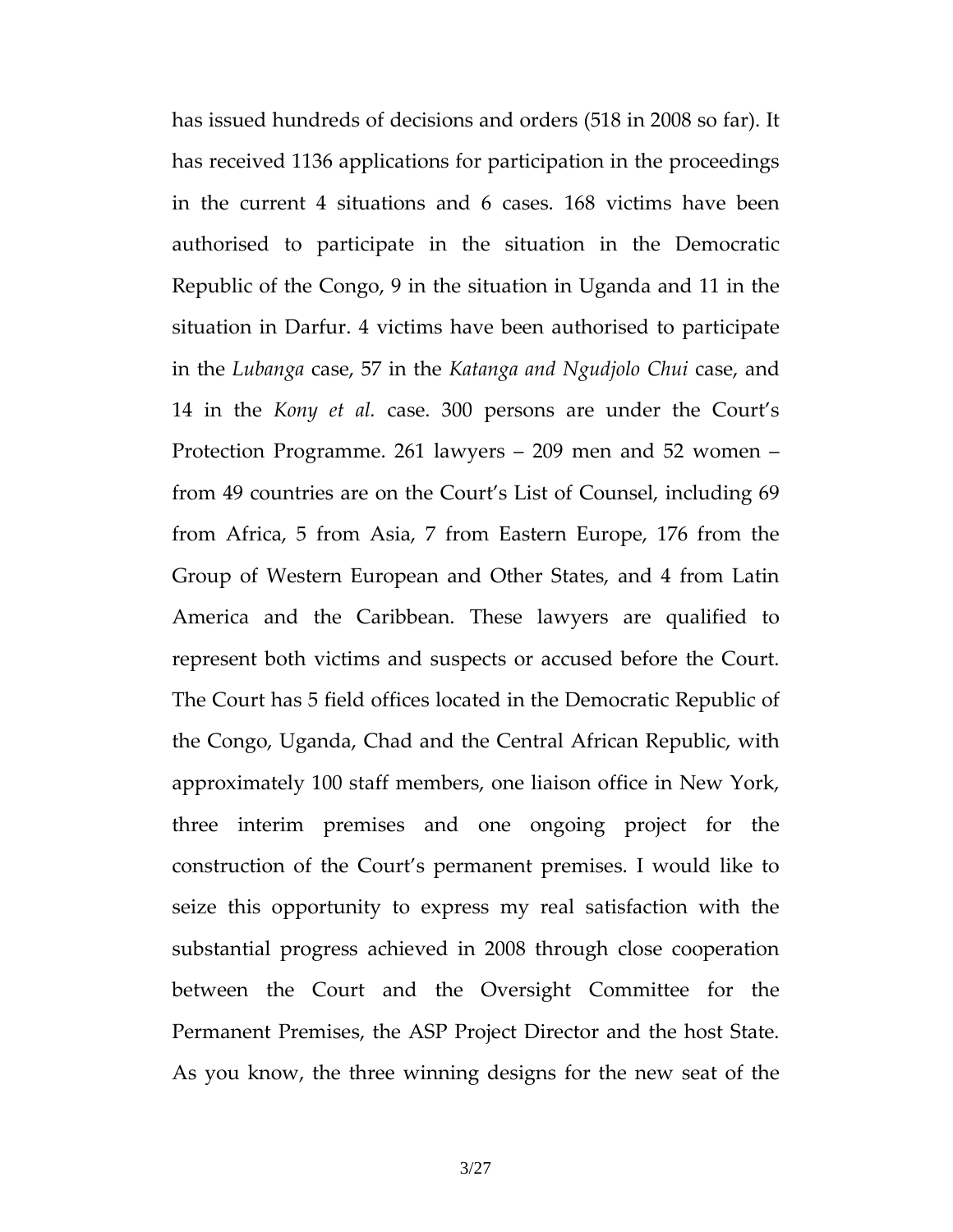International Criminal Court have been selected following an international architectural competition. This is a further step towards the realization of the Court's permanent premises: symbolizing a universal notion of justice, providing functionality and the necessary safety and security. Large volumes of documents are translated and used on a daily basis. Millions of people are targeted by our outreach activities aimed at reaching the affected populations in the countries where the Court intervenes. Today, 108 countries are States Parties to the Rome Statute of the International Criminal Court. The Court has 578 staff members on established posts from 85 different countries as well as General Temporary Assistance staff, consultants and interns. The Trust Fund for Victims is already operational and is in the process of implementing projects to assist victims in Uganda and in the Democratic Republic of the Congo.

These high quality results could not have been achieved without the commitment, determination and strong motivation of the Court's staff members who have brought their competence, creativity and tireless efforts to the service of international justice. These achievements are also the result of your unwavering support and the confidence you have placed in the Court over the years. As regards future achievements in 2009, the Court has already defined its work plan and submitted its proposed budget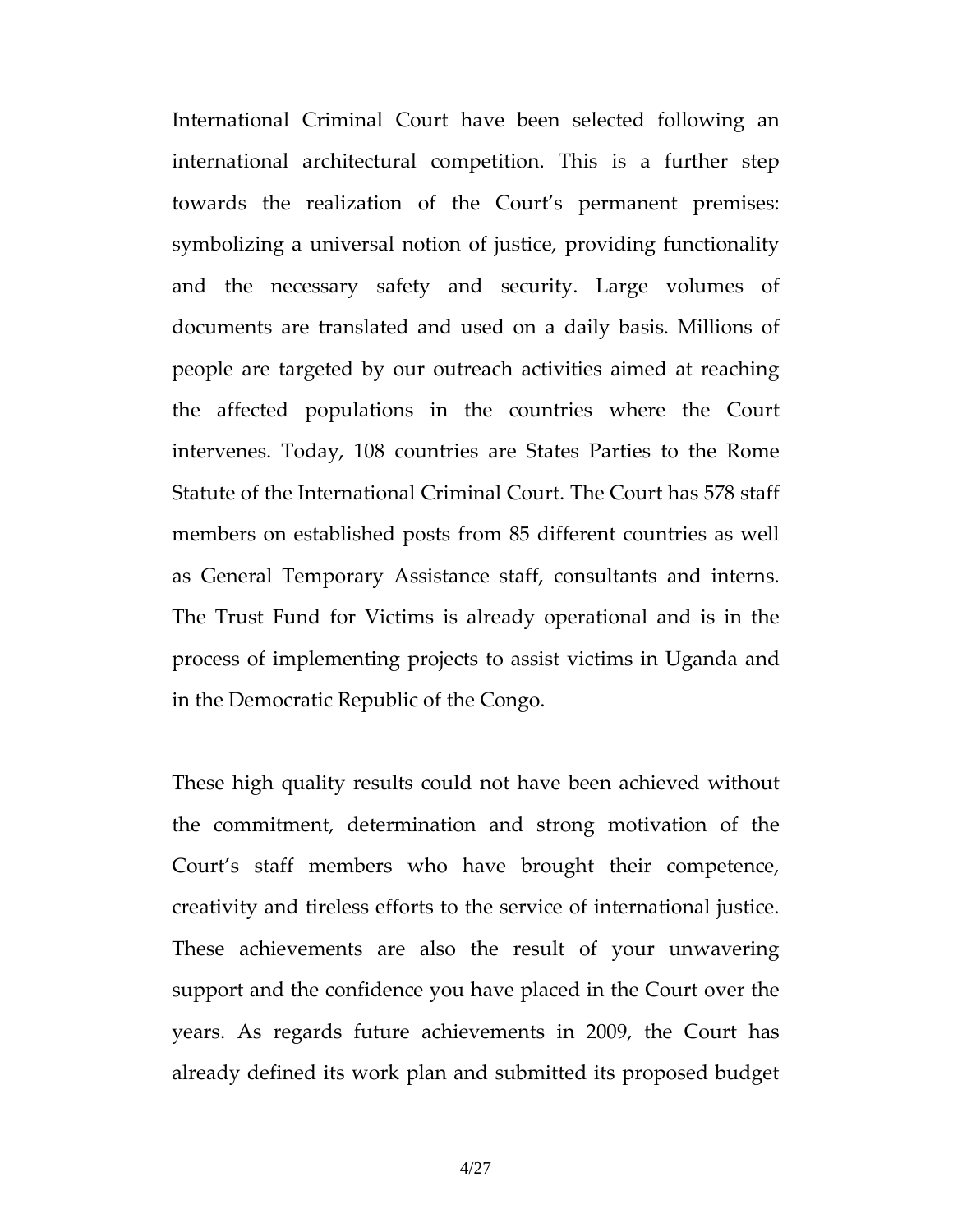to the States Parties and the Committee on Budget and Finance in July 2008.

Before addressing the specifics of the 2009 budget submission, I would like to recall that the document you have before you is, first and foremost, the product of in-house discussions within and amongst all organs of the Court. It is also the result of valuable exchanges that have been taking place throughout the year with the members of the Committee on Budget and Finance at its 9th and  $10<sup>th</sup>$  sessions held here in The Hague. Discussions on the proposed budget were held with you, States Parties, in the framework of The Hague Working Group. I would like to express my appreciation for the work undertaken by Mr Masud Husain of Canada in his capacity as The Hague Working Group's facilitator on budget matters. Fruitful discussions on the proposed budget have also taken place with other natural partners, namely civil society organizations.

As the principal administrative officer of the Court, I am conscious of the fact that resources allocated by the States Parties need to be used efficiently and cost-effectively, especially in critical situations as presented by the States Parties. The Court will spare no effort in ensuring optimum administrative and management actions in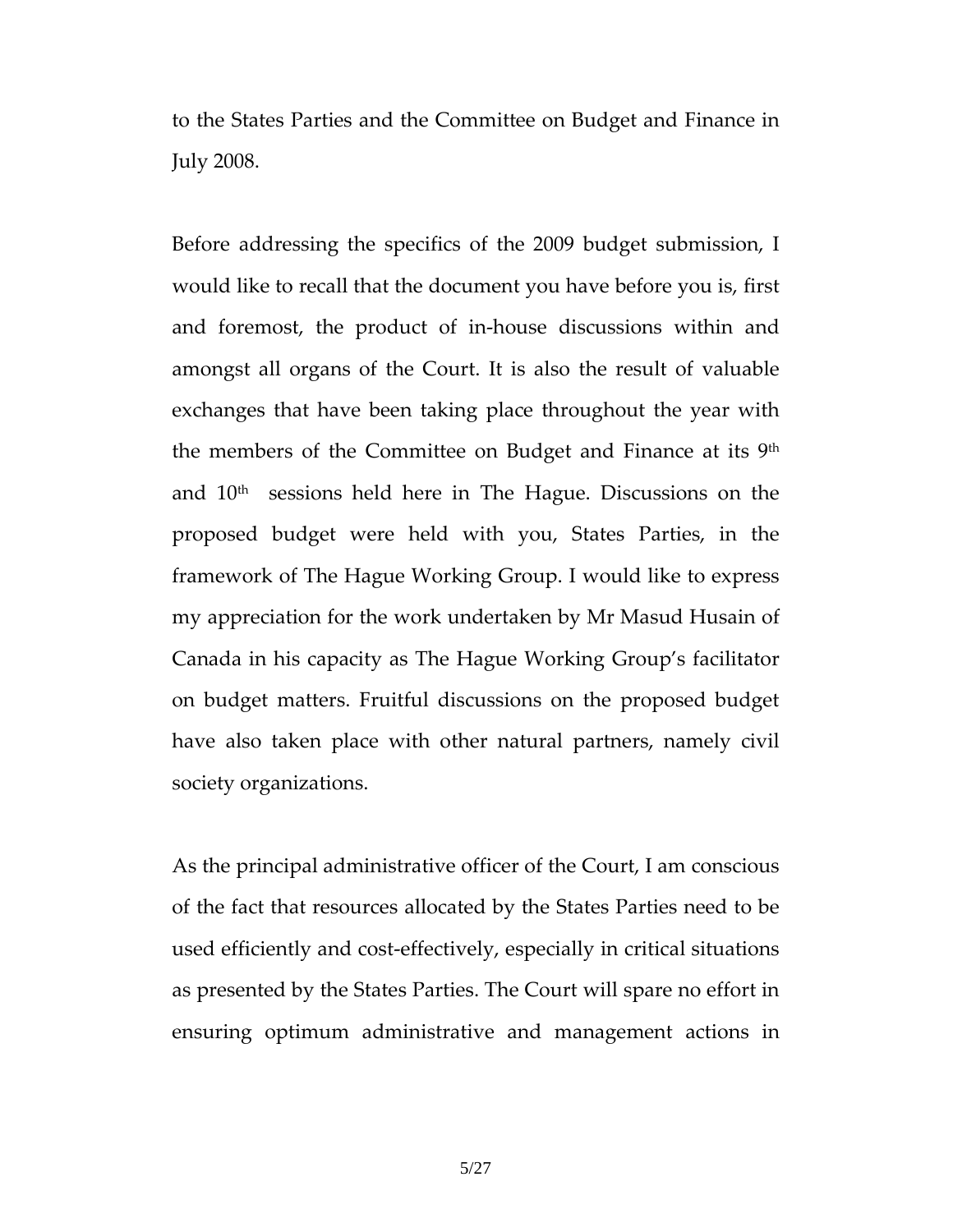order to secure the best results with minimum costs without in any way jeopardizing the quality and efficiency of justice.

Let me now introduce the proposed budget for 2009 recalling the objectives as described in the Strategic Plan. These objectives are: trials and investigations, cooperation, witness and victim protection, safety and security, human resources, risk management and non-bureaucratic organization.

The budget document before you was prepared consistent with the main components that drove previous budget submissions, namely the Court's forecast of judicial activities and work in the field for 2009. A few years ago, the Court started the process of directly linking its yearly objectives with its Strategic Plan. The present budget proposal makes a further improvement in linking the objectives for 2009 with the priority strategic objectives as set out in the Court's Strategic Plan. At its last session, the Committee on Budget and Finance took note of this further improvement in the Court's budget presentation. Further refinement is needed and the Court is determined to continue working on it.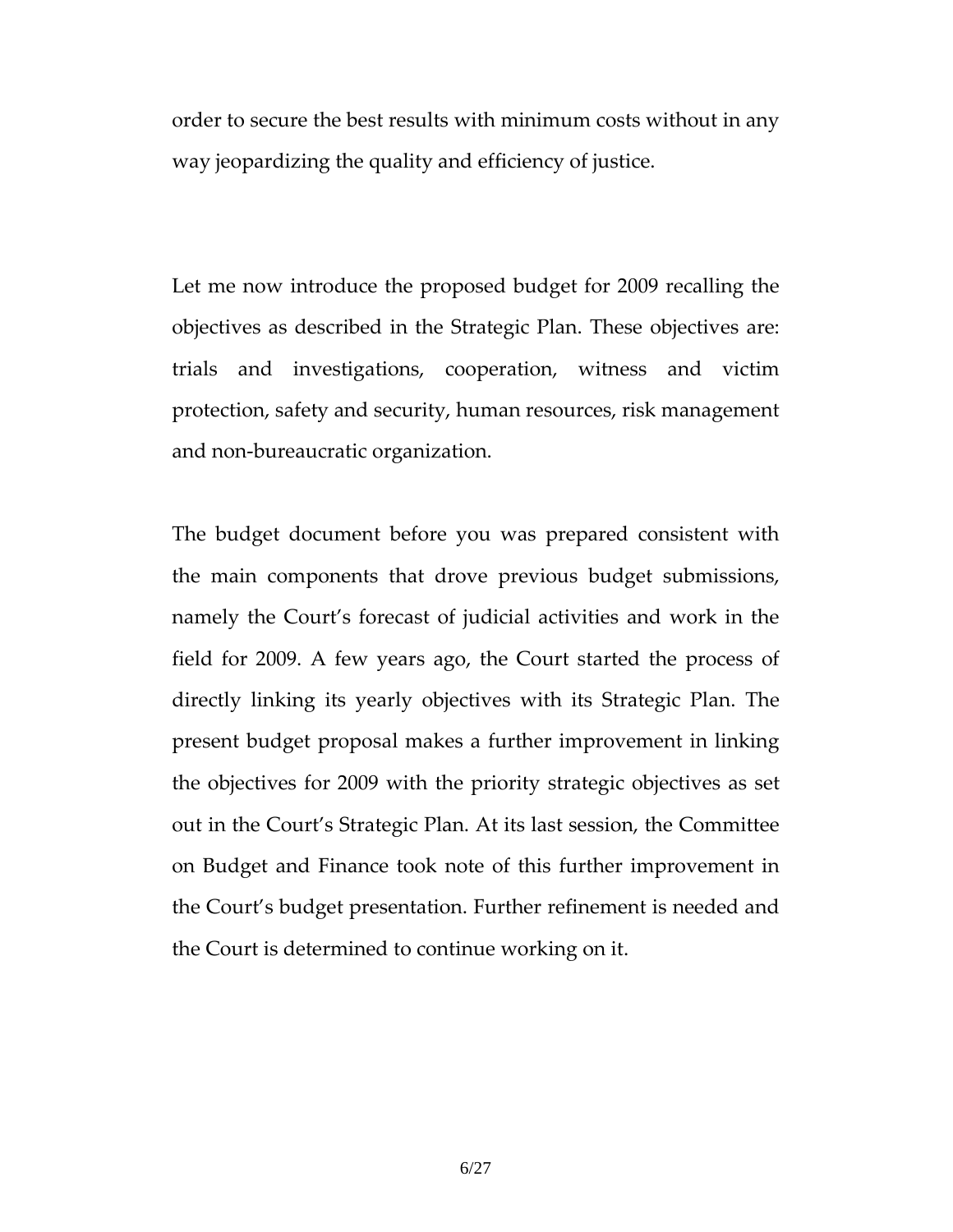#### Assumptions

As regards the assumptions for 2009, I would like to stress that these are not mere guesses. They are Court-wide crossed-checked estimates. In establishing them, the Court has built upon its five years of experience and lessons learnt in the course of implementing its budgets in all these years.

In this exercise, the Court has continued to uphold the same principle as in previous years. Consequently, the ICC only proposes necessary resources when a suspect is in the Court's custody at the time of the budget submission to the States Parties. Furthermore, the Court had to take into account developments which were not assumed in the 2008 budget, namely the arrest and surrender of three new persons to the ICC.

Before outlining the assumptions, I would like to clarify one important aspect for budgetary purposes: the distinction between the pre-trial phase and the trial phase. The pre-trial phase may or may not involve a defendant. The trial phase always involves a defendant and it starts after the charges have been confirmed. It encompasses the preparation of the trial and the trial *per se*, meaning daily hearings. It is essential to make this distinction as some costs kick in at the pre-trial phase, for example legal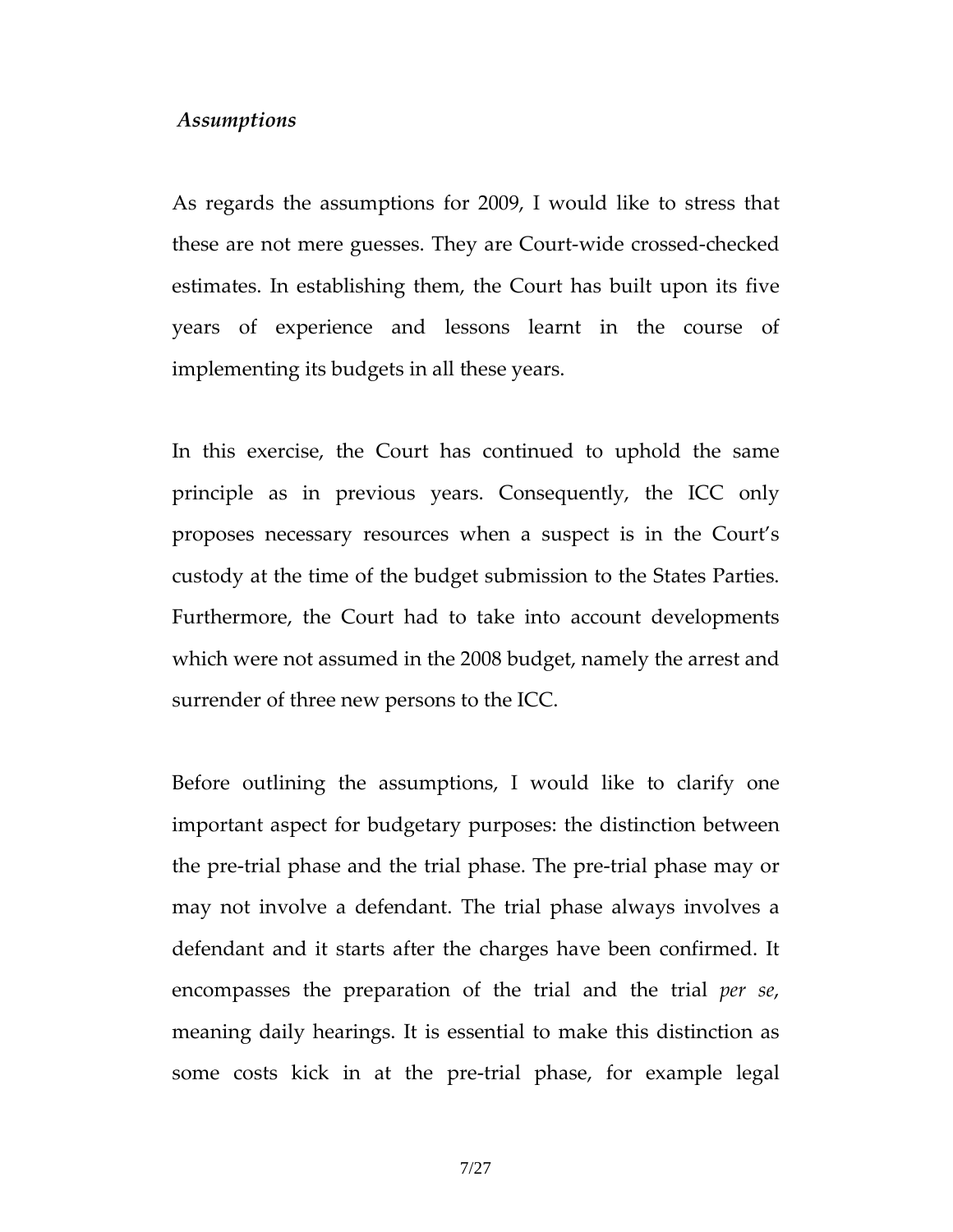assistance costs, while others, such as costs for Court services will occur on a daily basis only after the trial starts. Therefore, when I refer in the assumptions to two consecutive trials, I mean two trials with hearings held on a daily basis with the presentation of the prosecution and defence cases.

The assumptions for 2009, which were determined in early 2008 and are set forth in paragraphs 7 and 8 of the introduction to the budget document, are as follows:

- two consecutive trials involving three accused, the second trial is the first joinder before the ICC. At the time of the budget submission, it was assumed that the possibility of conducting parallel trials might arise for a short period of time only;
- the Prosecutor will conduct five investigations in three of the four situations currently before the Court. At the time of the budget submission, it was assumed that the Prosecutor will not initiate investigations in a new situation;
- in addition, pre-trial and possibly trial activities will continue for full year 2009 in the case of The Prosecutor v. Jean-Pierre Bemba Gombo.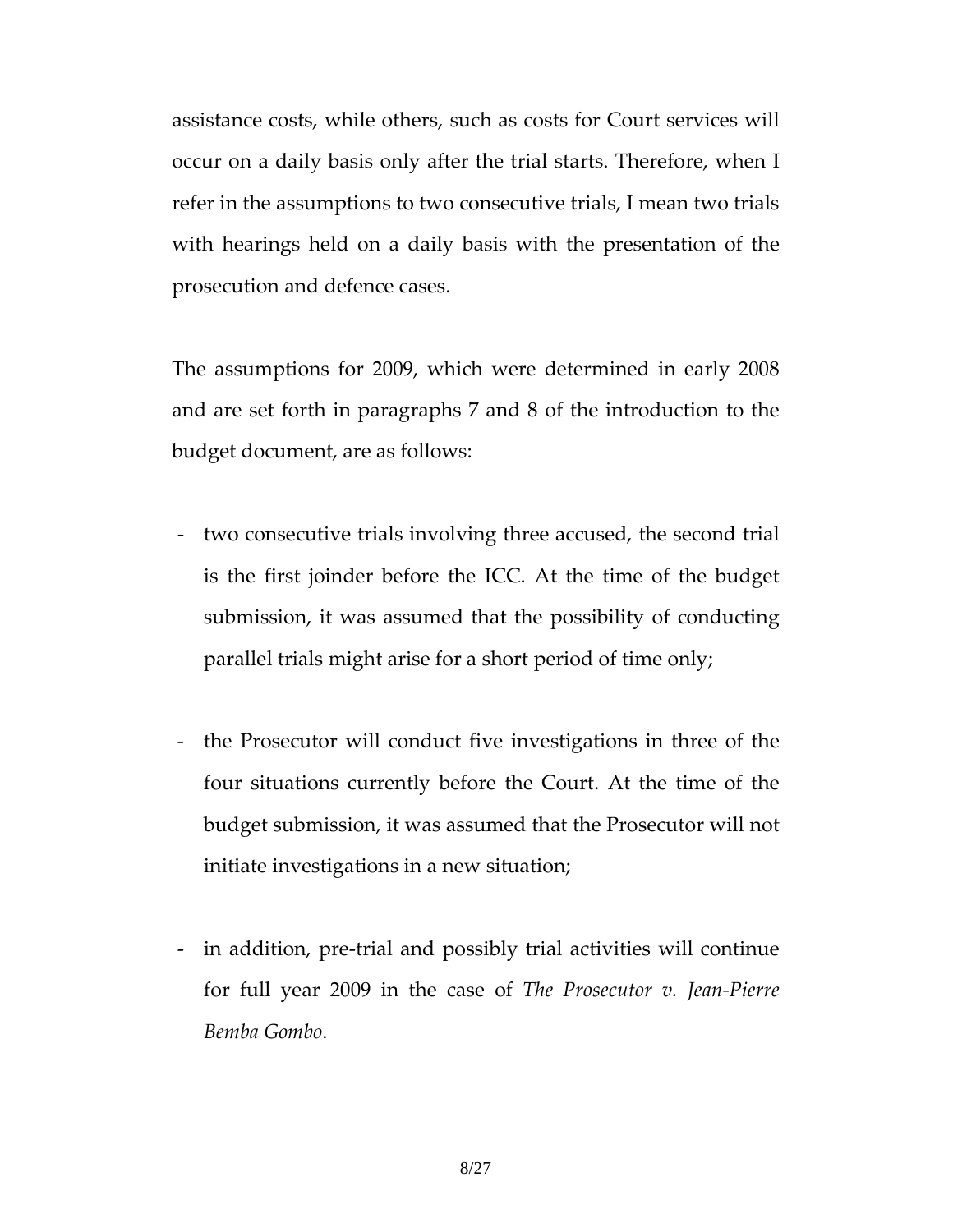It should be noted that costs related to activities beyond the assumptions of the 2009 budget such as parallel trials and new arrest(s) and transfer(s) of suspects to the Court and other unforeseen events will be covered by accessing the Contingency Fund. With respect to costs related to the Bemba case, the Court prepared a supplemental budget amounting to 2.5 million euros, but the Committee on Budget and Finance recommended that this item be included in the proposed budget for 2009. I would like to recall that Jean-Pierre Bemba Gombo was transferred to the Court on 3 July 2008, as the Court was finalising its budget submission and therefore his case was not included in the proposed programme budget for 2009.

As regards the Contingency Fund, I would like to stress that its existence is closely linked to the Court's independence. It ensures that the Court can face its multifaceted challenges effectively. I would like to commend the Committee on Budget and Finance for its long-standing support for the Contingency Fund and welcome its recommendation that the Fund be continued indefinitely.

Today, the budgetary challenge facing the Court is to ensure that the necessary financial resources are available to enable the Court to conduct its judicial work in 2009 effectively. Allow me to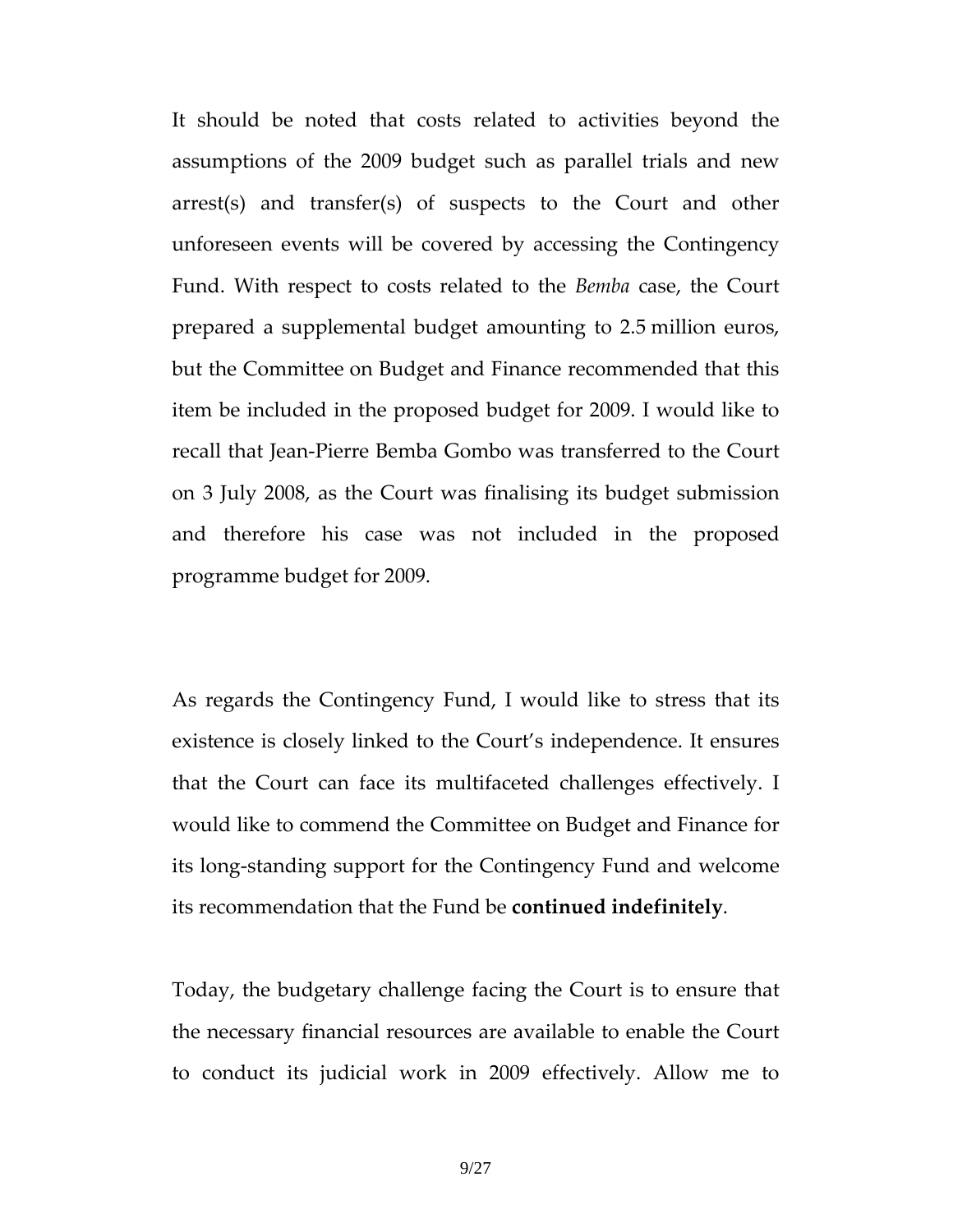remind you of the considerable difference in the Court's judicial proceedings if we compare 2008 and 2009. For 2008, the Court's assumption was that there would be one trial involving one accused. By comparison, in 2009, it is anticipated that the Court will be conducting two trials involving three accused and pre-trial proceedings possibly followed by the commencement of the trial itself in the Bemba case. In short, the 2009 increase is due largely to the forecast of two trials and the adjustment of the vacancy rate back to 10%.

The 2009 budget submission was built around objectives, assumptions and the 2008 implementation rate. It amounts to 102.6 million euros, which represents a 13.5% increase over the 2008 budget. Including the supplemental budget for the Bemba case, the proposed budget for 2009 amounts to 105.1 million euros, which represents an increase of 16.5%.

The Committee on Budget and Finance found the Court's proposed budget reasonable. As the President mentioned in his opening address, the Court acknowledges the important role of the Committee on Budget and Finance. So long as the Court retains sufficient flexibility to adjust its allocation of resources where necessary, the Court believes that it will be able to meet its needs within the limits of the Committee's recommendations. I would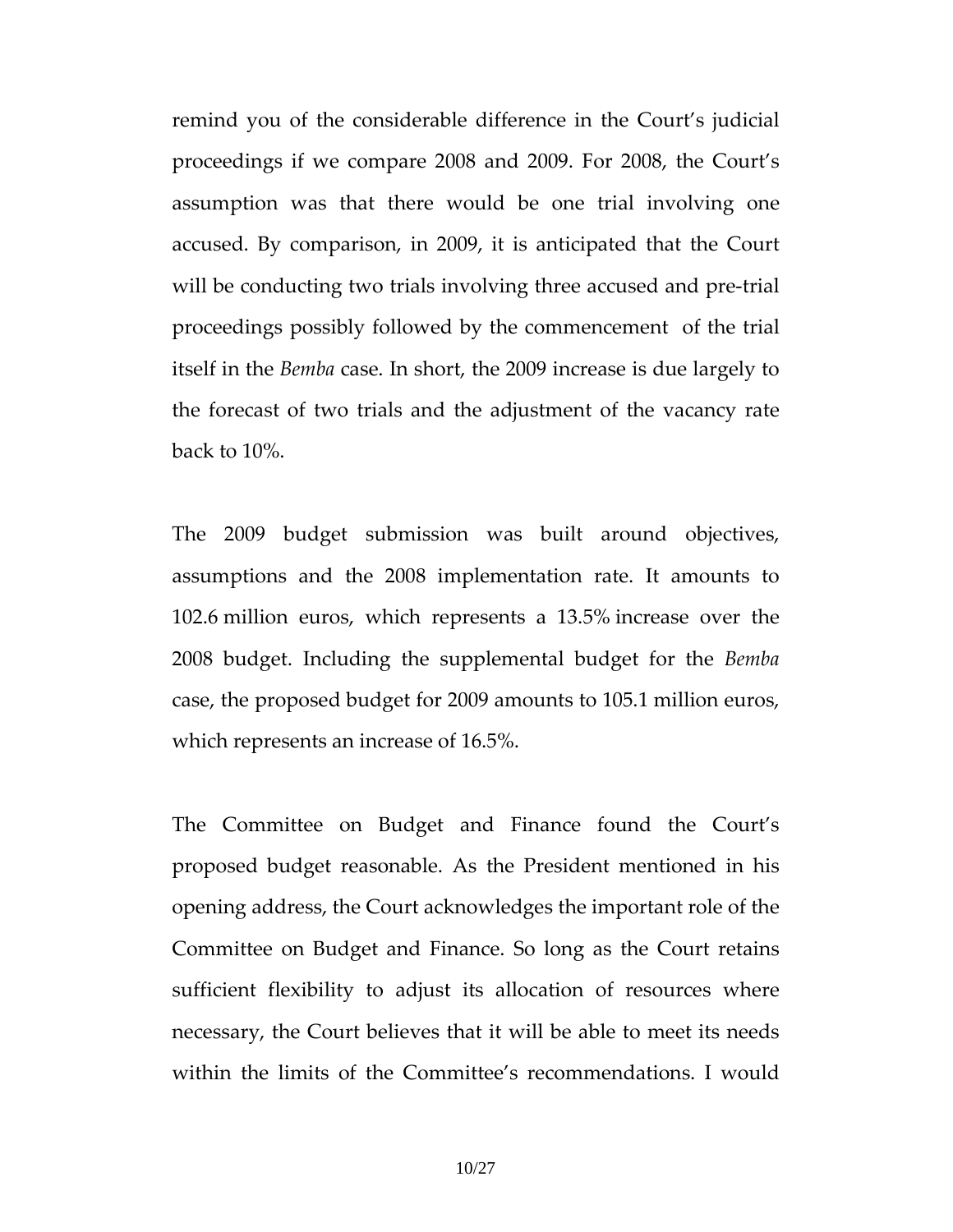like to remind you that the Committee on Budget and Finance recommended a budget of 101.2 million euros, meaning 3.9 million (3.7%) less than the total proposed budget. The total increase after the CBF cuts amount to 11.9%.

In an effort to achieve its objectives for 2009, the Court has allocated its resources accordingly. I would now like to further develop this statement.

# Trials and investigations, cooperation, witness and victim protection, safety and security

As mentioned earlier, judicial proceedings, which will attain a new level in 2009, will remain the core of the Court's activities. It will mark an unprecedented judicial experience in the Court's history: two trials in the Lubanga and Katanga and Ngudjolo Chui cases and pre-trial proceedings in the Bemba case for which a confirmation hearing is scheduled to commence on 8 December 2008. Other judicial proceedings will continue in the situations in Uganda, Darfur/Sudan and the Central African Republic. The four defence teams will continue their work and appear before the Chambers; through their 14 legal representatives, the victims will make their voices heard; witnesses will continue to be protected and will testify before the judges, and the affected communities in the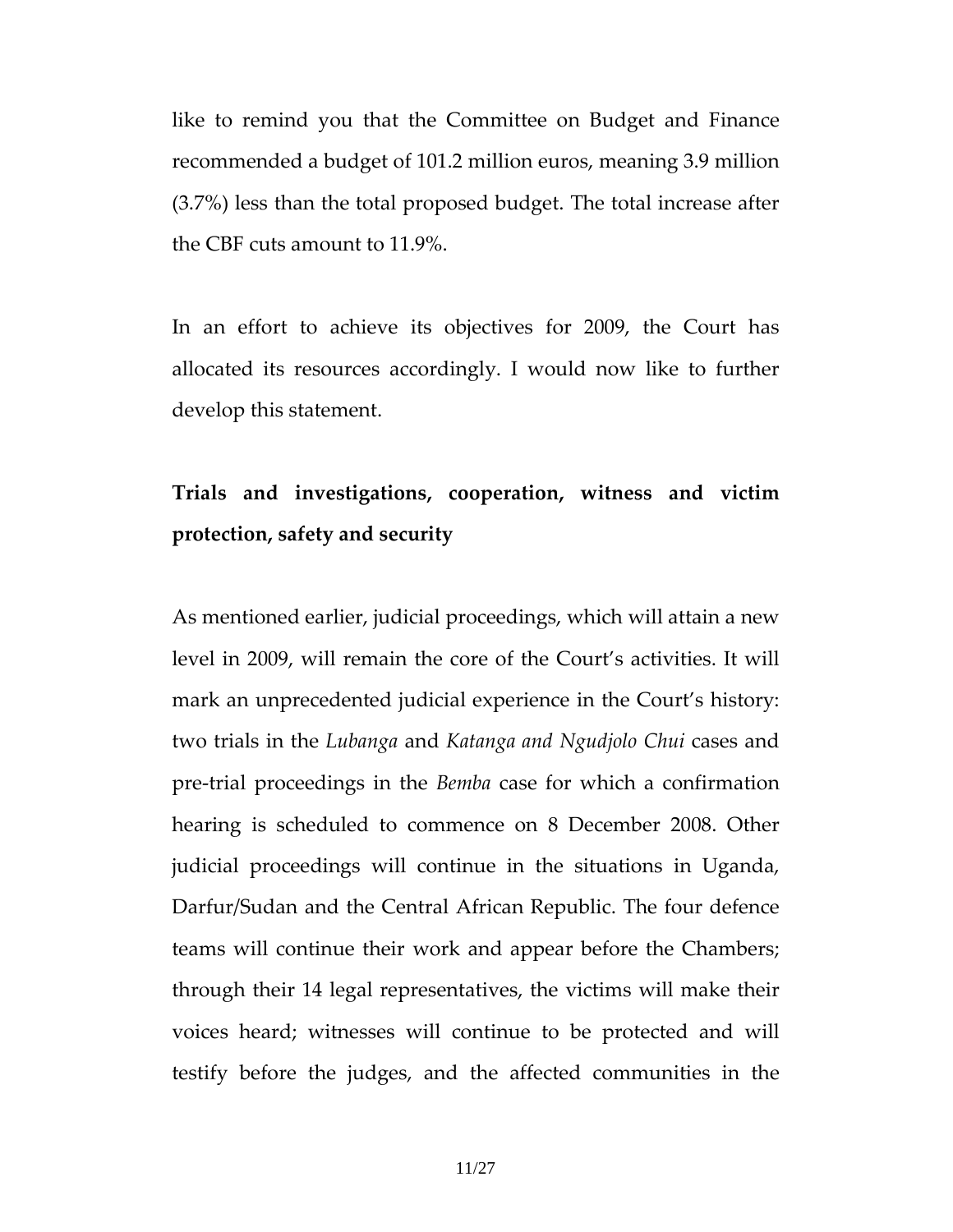situation countries will continue to be targeted by the Court's outreach activities.

## a) Defence

The Court will continue to work towards ensuring a quality defence which entails, inter alia, providing defence teams with the necessary resources to fulfil their mission.

Building a defence of quality also entails the organization of consultations and training sessions for legal professions. The Registry regularly organizes such activities. I look forward to developing these consultations and to receiving the input and advice of legal professions.

I would like to take this opportunity to thank national and international bar associations for their contributions.

4 defence teams are currently working before the Court in the Lubanga, Katanga and Ngudjolo Chui and Bemba cases. Like Mr Lubanga, Mr Katanga and Mr Ngudjolo Chui have been provisionally declared indigent; accordingly, the cost of their defence is borne by the Court's legal assistance scheme. This is not the case for Mr Bemba, who has been provisionally declared not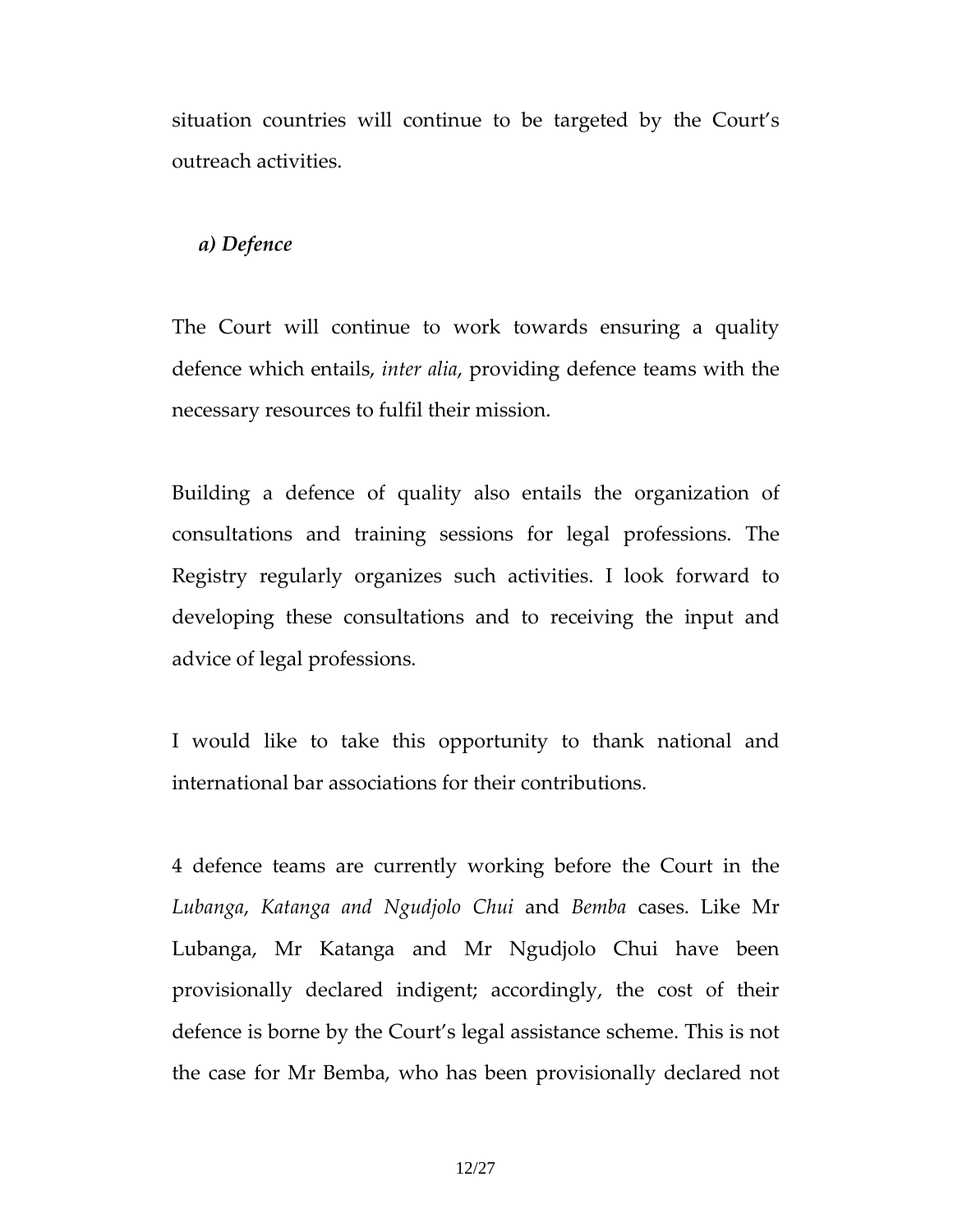indigent. The resources proposed by the Court in the proposed budget for 2009 derive from the Court's legal assistance scheme as approved by the Committee on Budget and Finance at its ninth session. The resources allocated in the proposed budget were determined with a view to ensuring that the defence teams can work in an environment in which the principle of equality of arms is fully respected. Thus, it includes funds allocated to them in 2008 that they can still use in 2009. I am referring here to the 219,000 euros allocated for investigations and monthly expenses for defence teams.

The Court continued to discuss legal assistance matters with The Hague Working Group during the year. I would like to extend my appreciation and thanks to the facilitator, Mr Akbar Khan of the United Kingdom, for the work done in this important area. Discussions on the legal assistance scheme will continue in 2009, particularly with respect to the determination of the criteria for establishing indigence.

### b) Family visits

It is the right of a detained person to have access to quality defence as it is his or her right to receive family visits. As you know, extensive discussions have been held in the course of the year with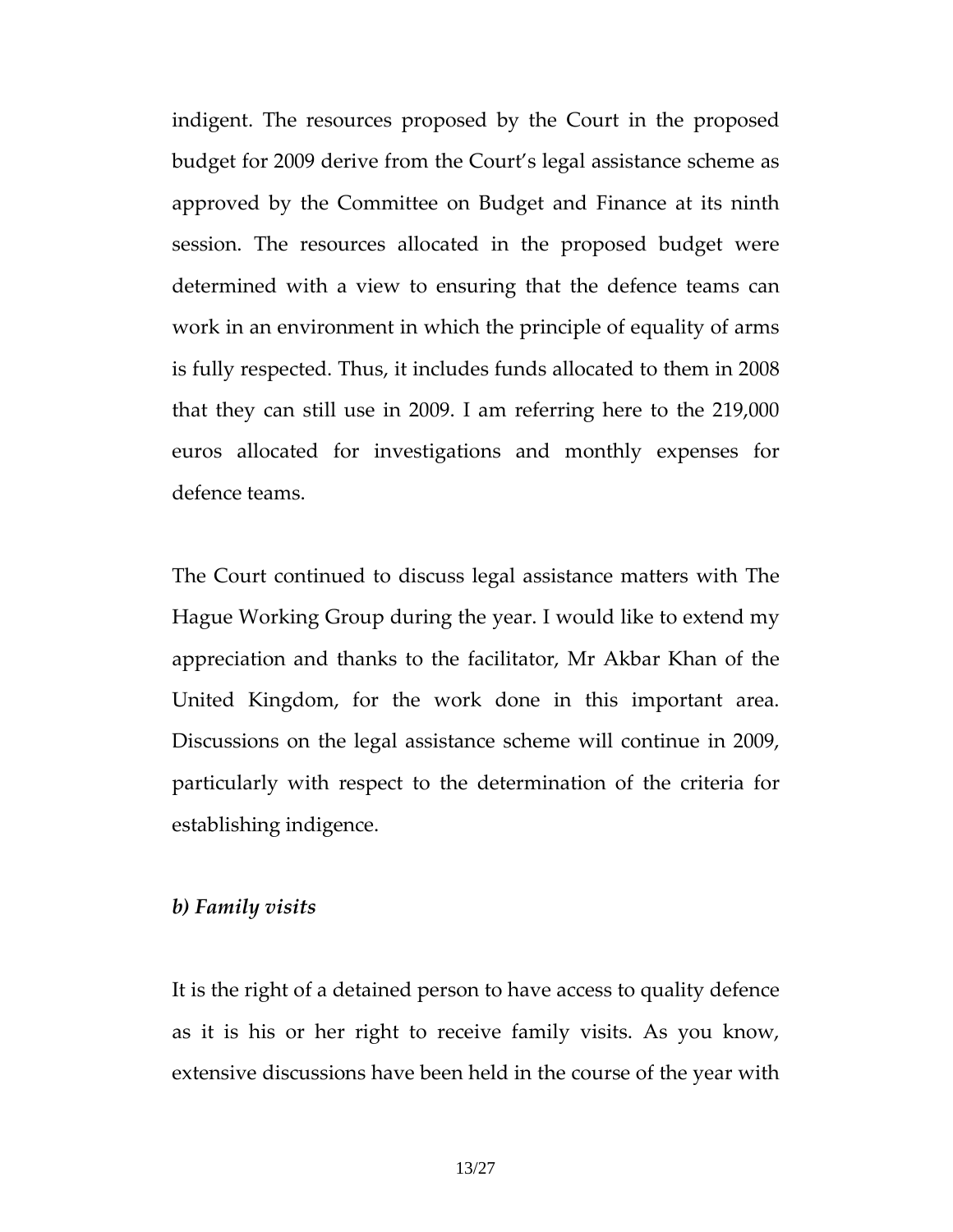you during 3 meetings of The Hague Working Group and other informal meetings with the invaluable assistance of the facilitator, Ms Irina Nita of Romania. The Court facilitated these discussions through the preparation of a comprehensive report and by actively engaging in exchanges with your delegations. It is hoped that all these fruitful discussions will have a positive outcome. It is our common aim to contribute to the efficient operation of the Court and to minimize any potential adverse impact on its judicial proceedings. I would like to emphasise that the Court differs significantly from national judicial systems and that the future rehabilitation of the detainees could be seriously affected by longterm separation from their families. The Court will continue its dialogue with States Parties on this important subject.

#### c) Protection of witnesses and victims

According to the Rome Statute, witness and victims protection is the responsibility of the Registry. A Victims and Witnesses Unit has been established within the Registry and has functioned successfully during all these years. The Unit has invaluable expertise and experience which it currently shares with other organizations.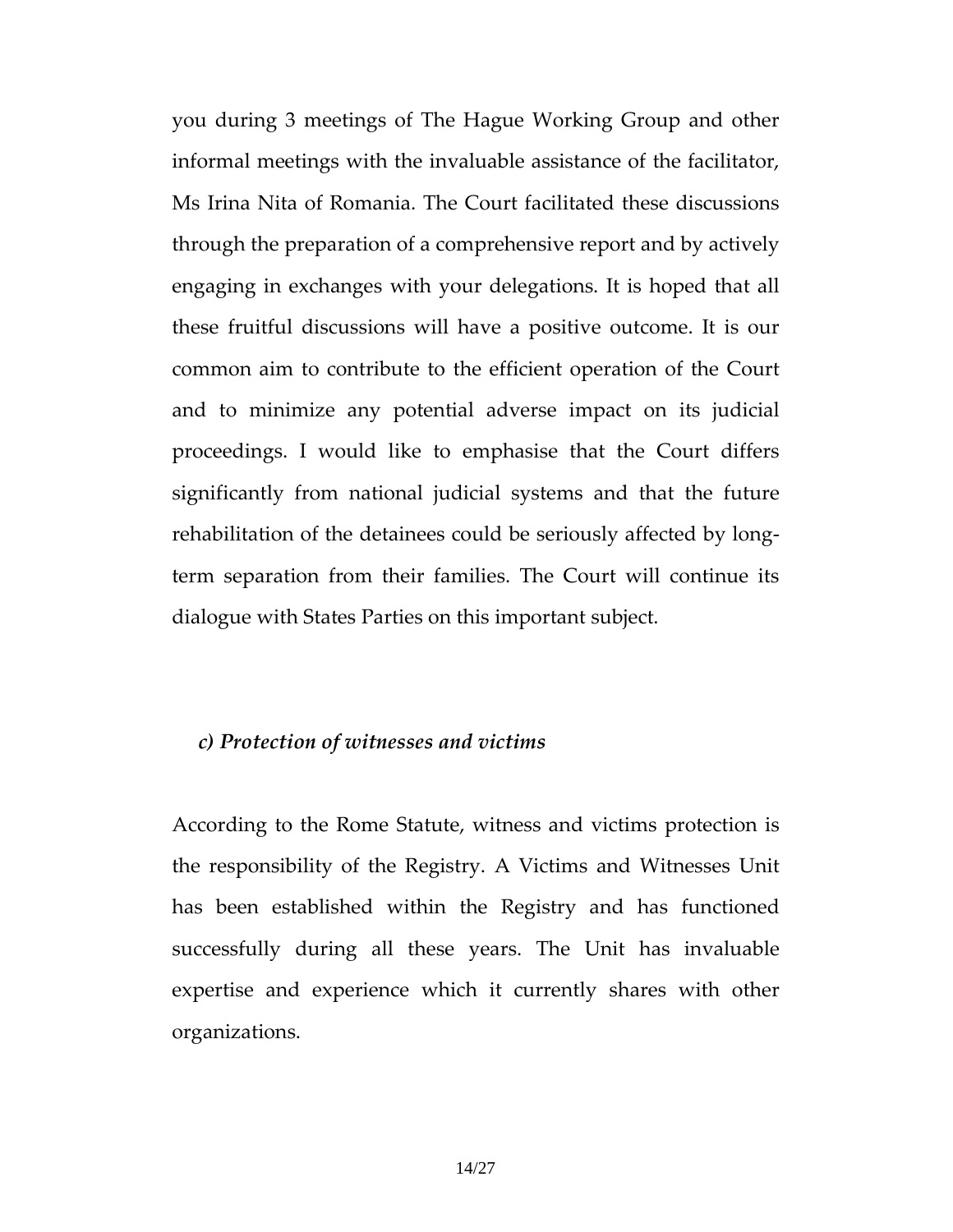I would like to point out that, in cooperation with local authorities, the Court has created novel witness protection concepts never before used in international criminal court settings. I am referring here to the Court's immediate response system. To date, the Court has succeeded in preserving the integrity of its witnesses as **no** witness has suffered any harm as a result of his or her interaction with the Court. These results are remarkable, bearing in mind the constraints imposed by the environment in which the Court operates and the fact that 300 individuals are already benefiting from various protection measures.

Witness and victims protection issues will continue to be of vital importance in 2009. The Court will continue to develop its programme to handle increasing requests for protection efficiently. It is noteworthy that sex-based crimes are included in the charges against a number of suspects or accused currently before the Court. To this end, one support action in the proposed budget for 2009 is the recruitment of an additional expert on psychological traumas for witnesses and victims of serious sex-based crimes. The Court welcomes the recommendation of the Committee on Budget and Finance to allocate additional resources in this area, albeit on GTA.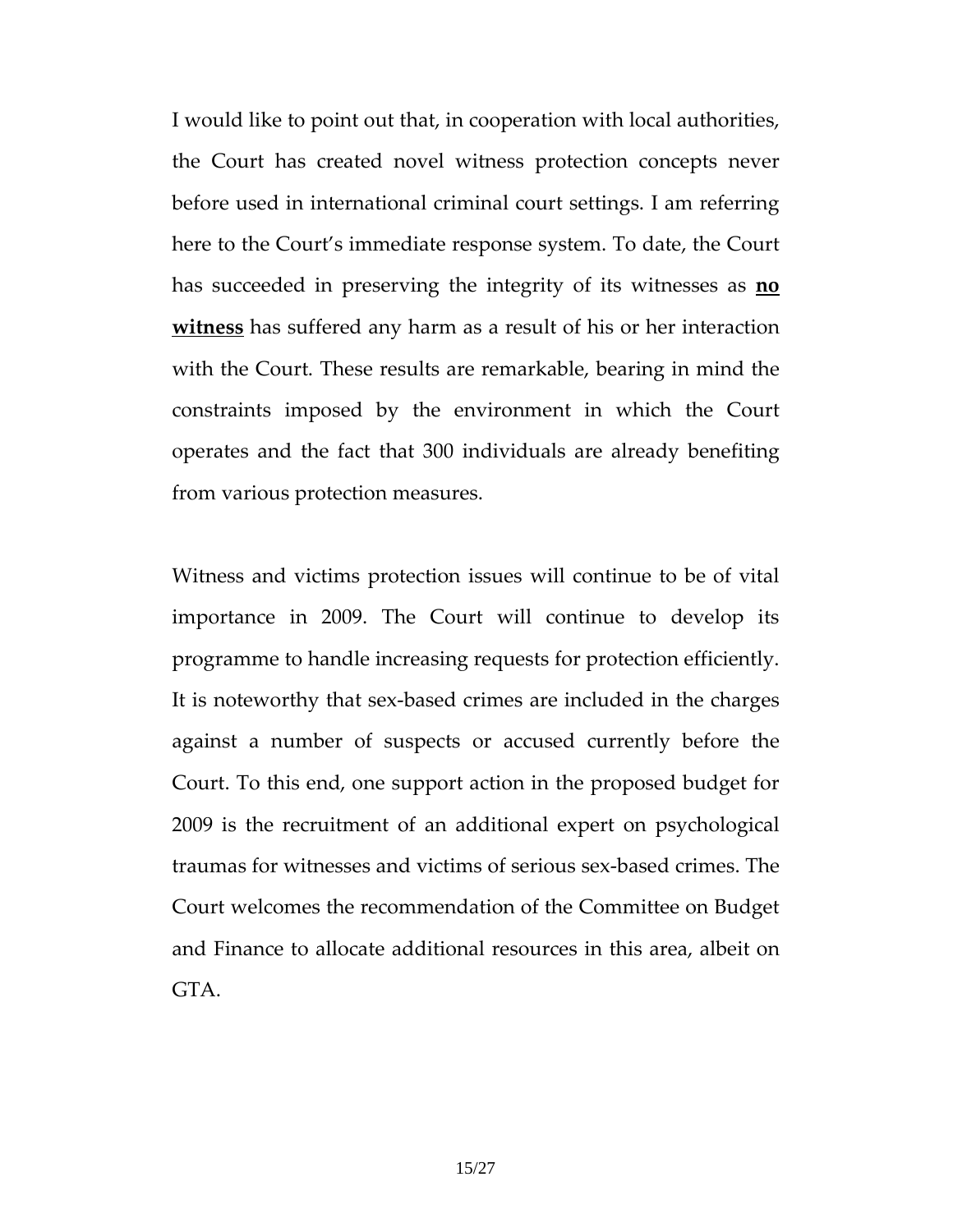With regard to the protection of victims and witnesses, effective support and assistance from States Parties is essential. Increasing the number of witness relocation agreements is one example. Out of 108 States Parties, only ten have signed relocation agreements while two have entered into ad-hoc relocation arrangements with the Court. I thank the States Parties which have demonstrated particular attention to this important area and have concluded agreements with the Court. With respect to relocation, I would like to stress the importance of timely response by States Parties to the Court's requests. A swift response ensures that the relocation costs are kept low. Channelling technical and financial assistance to countries which have an interest in developing national witness protection programmes, but lack the financial resources to do so is another example. It is therefore high time to strengthen the capacities of States with a view to ensuring that the Court's actions in this area are matched by States Parties' initiatives thereby ensuring the optimal use of available resources.

Please note that the Court is organizing an informal meeting on witness protection issues on Tuesday, 18 November 2008, at lunch time. The Registry will also organize a Seminar on witness and victim protection issues.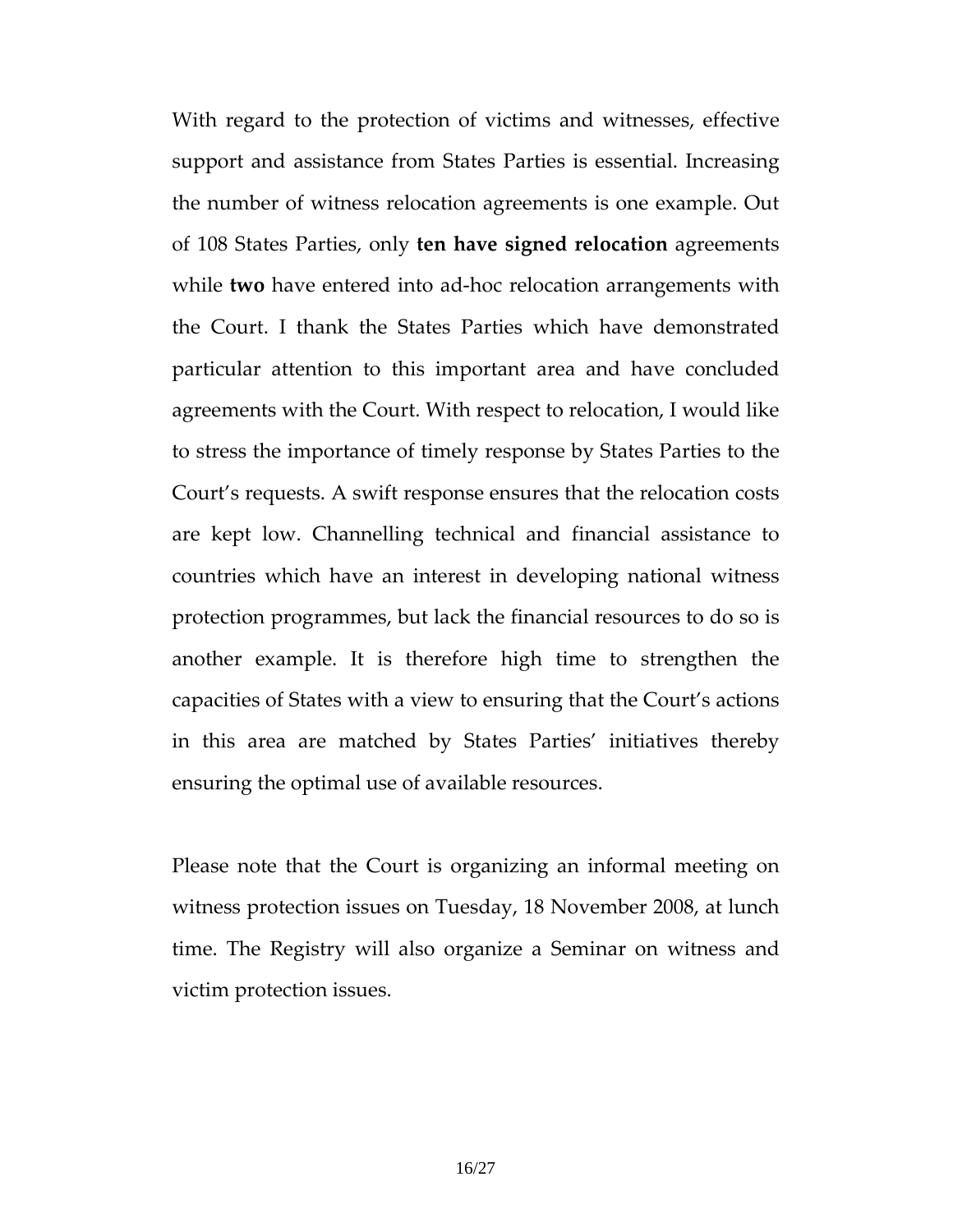## d) Victims' participation

In this area, the Registry has instituted appropriate procedures to ensure that support and assistance is provided to individuals who intend to participate as victims in the judicial proceedings. This falls under the responsibility of a dedicated and specialized section within the Registry.

A brief look at the 137 decisions issued by the Pre-Trial, Trial and Appeal Chambers in this area as well as at current statistics reveals that the Court is making progress in the implementation of the crucial provisions of the Rome Statute governing victim participation. We can say with confidence that victims are participating in the proceedings efficiently. Legal representatives of victims represented the views and interests of victims at the confirmation hearings in the Lubanga and Katanga and Ngudjolo Chui cases. The Court is getting more judicial guidance from all Chambers on the scope of the participation of victims in the proceedings. Principles on victim participation have been laid down in the situations in the Democratic Republic of the Congo and Uganda, in the Lubanga case by the Trial Chamber, and in the Katanga and Ngudjolo Chui and Kony et al. cases. With its experience to date in this area, the Court will be able to further refine its strategy on victims. The Court will continue to exchange views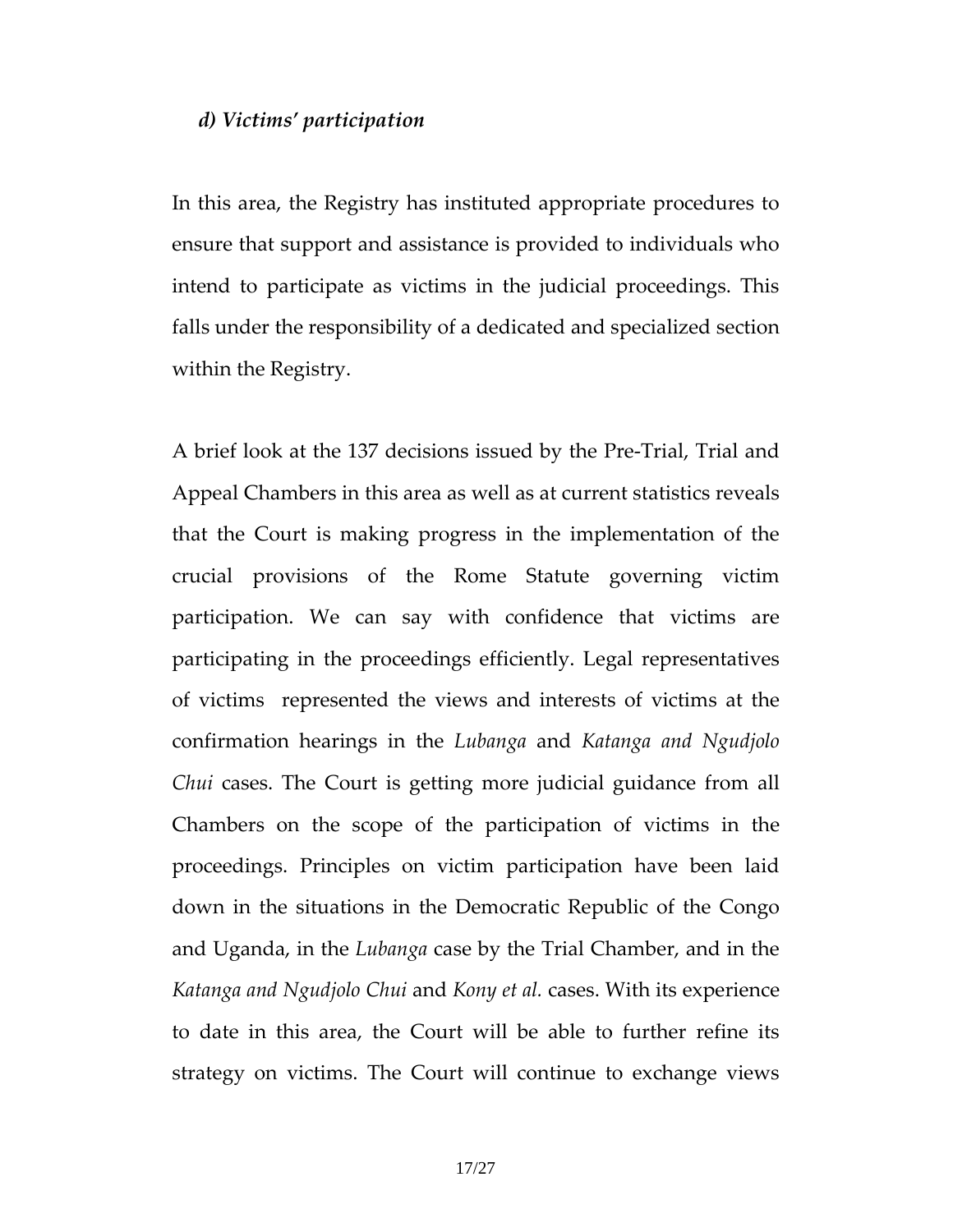with States Parties on this matter using as a basis the project on the Court's Strategy on Victims.

I would like to thank Her Excellency Ambassador Mkhize of South Africa for her contribution in facilitating this important matter.

With respect to the legal representatives of victims, I would like to remind you that they are appointed by the judges. For example, in the Katanga and Ngudjolo Chui case, the judges have appointed 3 legal representatives for victims who were found provisionally indigent by the Registrar. If the judges so decide, the number could increase, in which case, financial resources would have to be made available.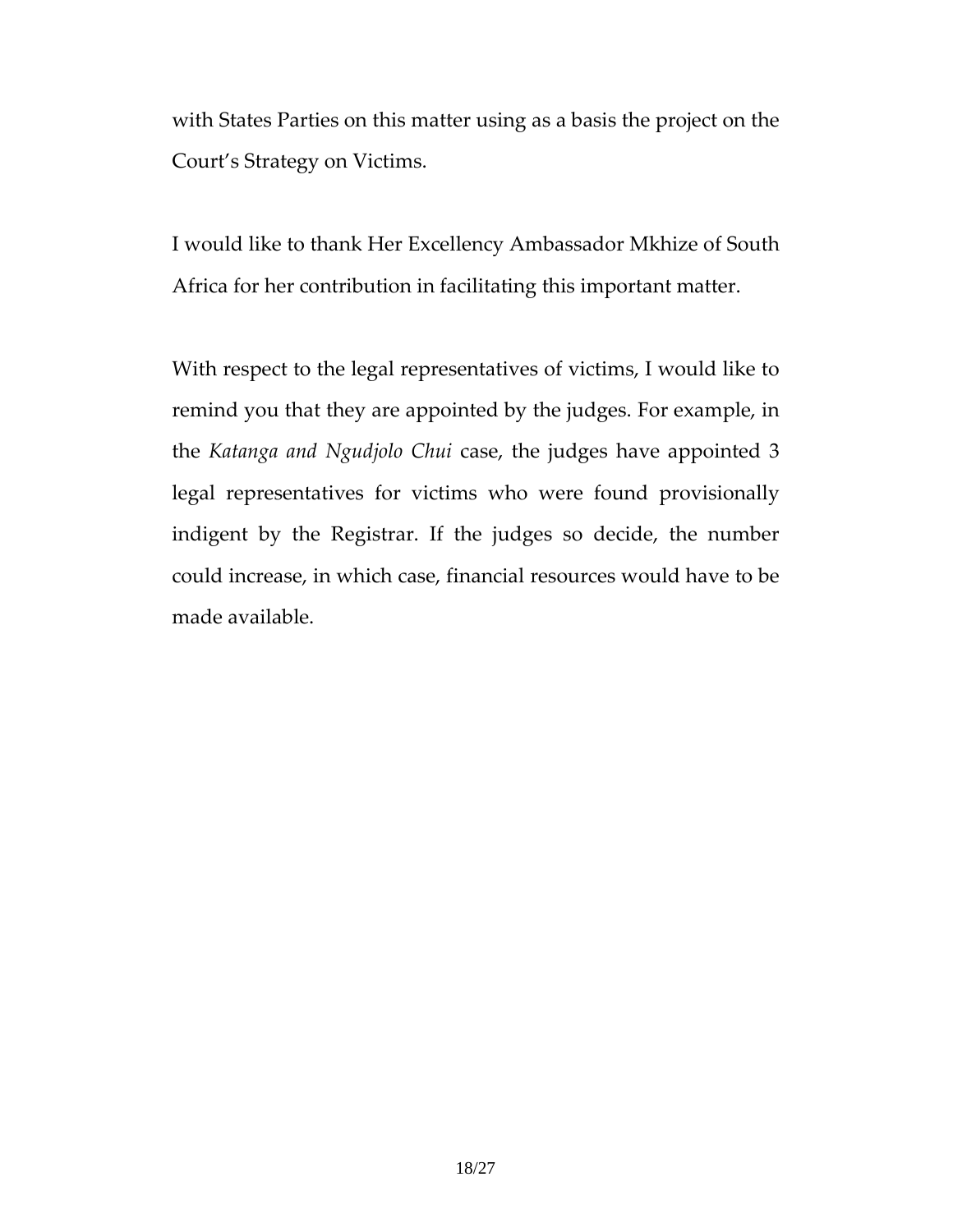## e) Field operations

The work of the Court in the field will continue under the same difficult and complex conditions characterised by ongoing conflicts and a volatile security situation. Reducing security risks for witnesses and for ICC staff both in the field and at the seat of the Court remains a vital concern. The Court's commitment towards ensuring effective field operations is illustrated by the fact that the Registry has launched a field operations review project. The purpose of this review is to adapt the Court's field operations to evolving judicial developments and to reinforce the security of staff operating on the ground. This review builds upon the experience accumulated during the first three years in this area. The Court welcomes the encouragement of the Committee on Budget and Finance with respect to the review of its field operations. The review, underpinned by expert advice and in cooperation with other organs of the Court, will include policy directions to enable the field operations to function in an efficient and streamlined manner. Analysis is expected to be completed in the near future. I would like to mention that this project has not been budgeted for 2009. The Court will continue to communicate with the States Parties on the progress of the project.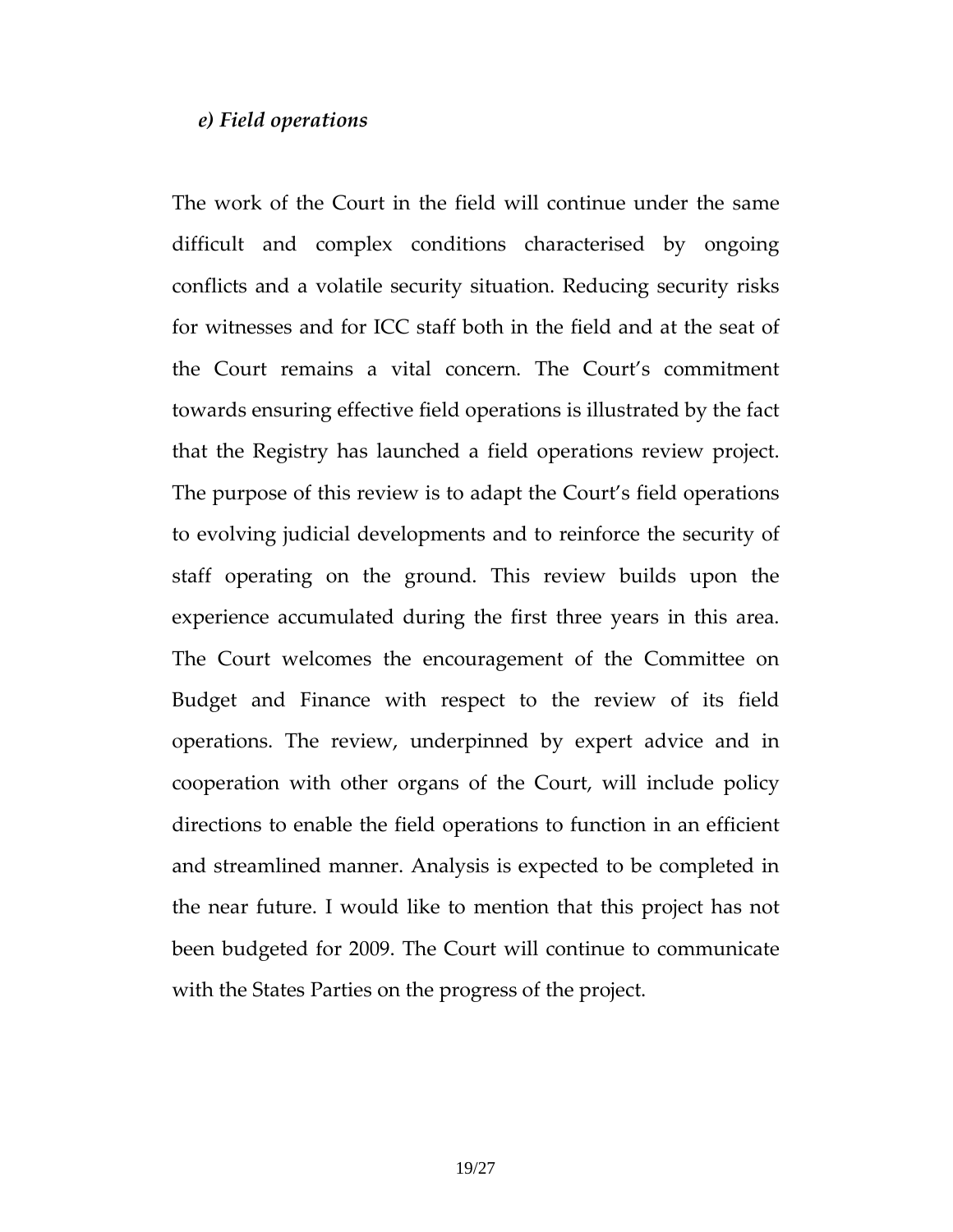## f) Outreach

The Court's outreach activities have developed and adapted to the changing realities in the field. During my missions in the situation countries, undertaken immediately after taking up office, I had the opportunity to talk to various target groups of the Court's outreach activities such as NGOs, students, authorities, academics and journalists. These discussions reinforced my belief that justice must be explained to those expecting justice and that no effort should be spared in this regard.

As regards the impact of its outreach activities, the Court is witnessing both a quantitative and qualitative improvement. Quantitatively, there has been an increase in the number of critical outreach activities organized. Qualitatively, the Court's outreach efforts have improved by reaching a wider audience which includes various new target groups, and through the use of new cost-effective tools and materials, and the improved ability to provide information and address concerns timely even when unforeseen judicial developments occur. This enhanced coverage was made possible, inter alia, by the fact that the Court has developed an audio-visual toolkit. Our experience to date demonstrates that the consistent use of audio-visual materials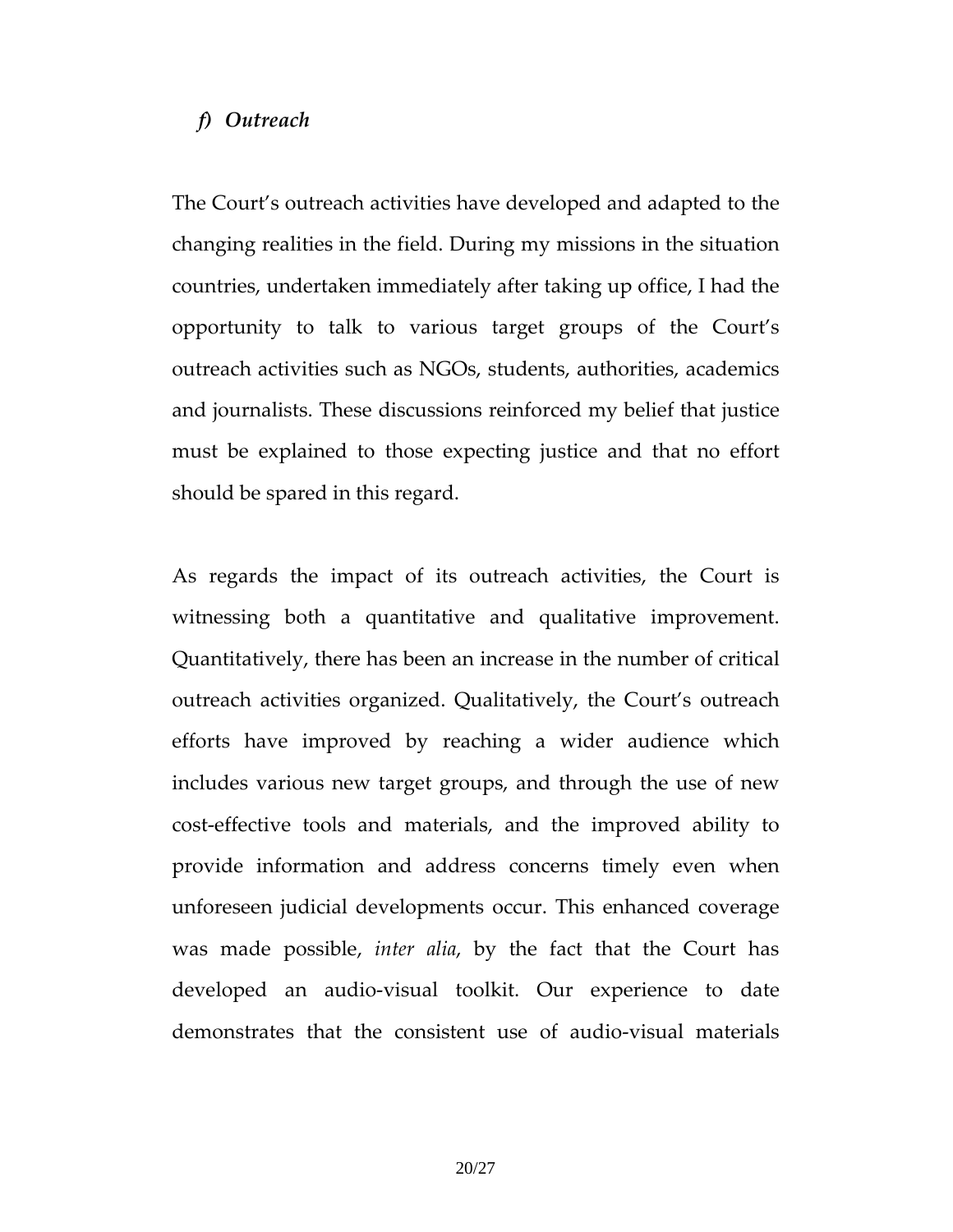ensures that information about the Court's work reaches a wider audience in a cost-effective manner.

On Thursday, 20 November, during the lunch break, in the main hall, there will be a detailed presentation of the Court's outreach activities per situation country. On this occasion, the Court's second progress report on outreach activities will be distributed. You are all warmly invited to the presentation.

# g) Cooperation

I have referred above to concrete ways in which the States Parties can continue to assist the Court. The President and the Prosecutor have underlined the importance of the execution of the 7 outstanding arrest warrants. It is indeed essential that decisions of the Court are enforced. Moreover, it should not be forgotten that non-enforcement of the Court's decisions has a direct impact on the Court's budget, resulting in its increase, for example in the area of witness protection. In turn, improved cooperation from States Parties will result in cost savings for the Court.

I would also like to congratulate the States Parties for the excellent cooperation extended to the Court so far, particularly in relation to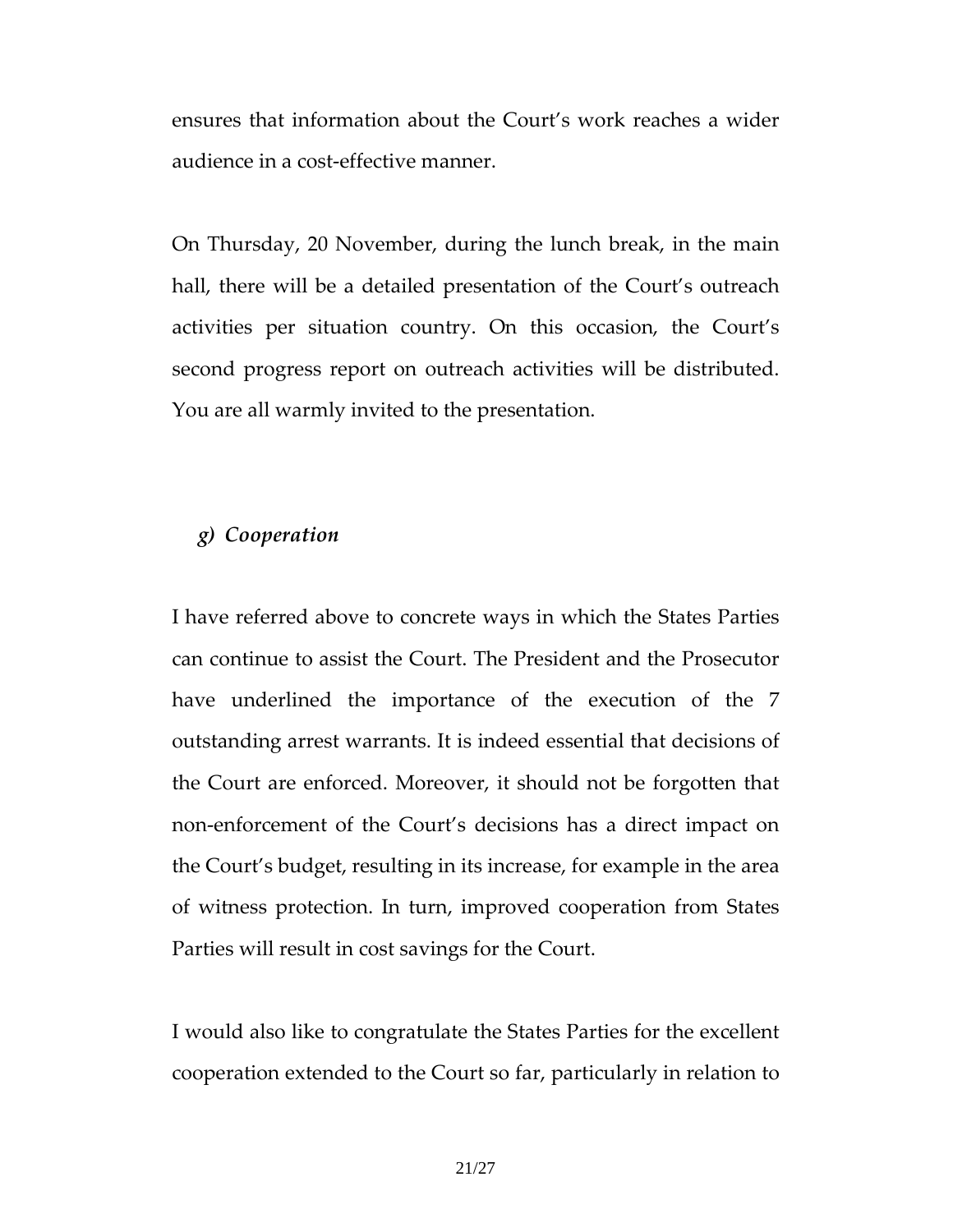the arrest and transfer of Thomas Lubanga Dyilo, Germain Katanga, Mathieu Ngudjolo Chui and Jean-Pierre Bemba Gombo to the Court. I look forward to working closely with you in this important area for the Court.

I will now turn to the other two objectives set out in the proposed programme budget for 2009, namely human resources and nonbureaucratic organization.

#### Human resources and non-bureaucratic organization

I said at the beginning of my speech that the Court owes its success to its dedicated and committed staff. The Court's human resources are an essential component of its Strategic Plan. Fully aware of the need to further improve on human resources issues, the Court has developed a comprehensive strategy on human resources which was submitted to the Committee on Budget and Finance at its  $10<sup>th</sup>$  session in April 2008. The human resources strategy focuses on:

(a) career development for well-performing staff, retention of well-performing staff which includes measures to improve performance management, learning and development and career management services creating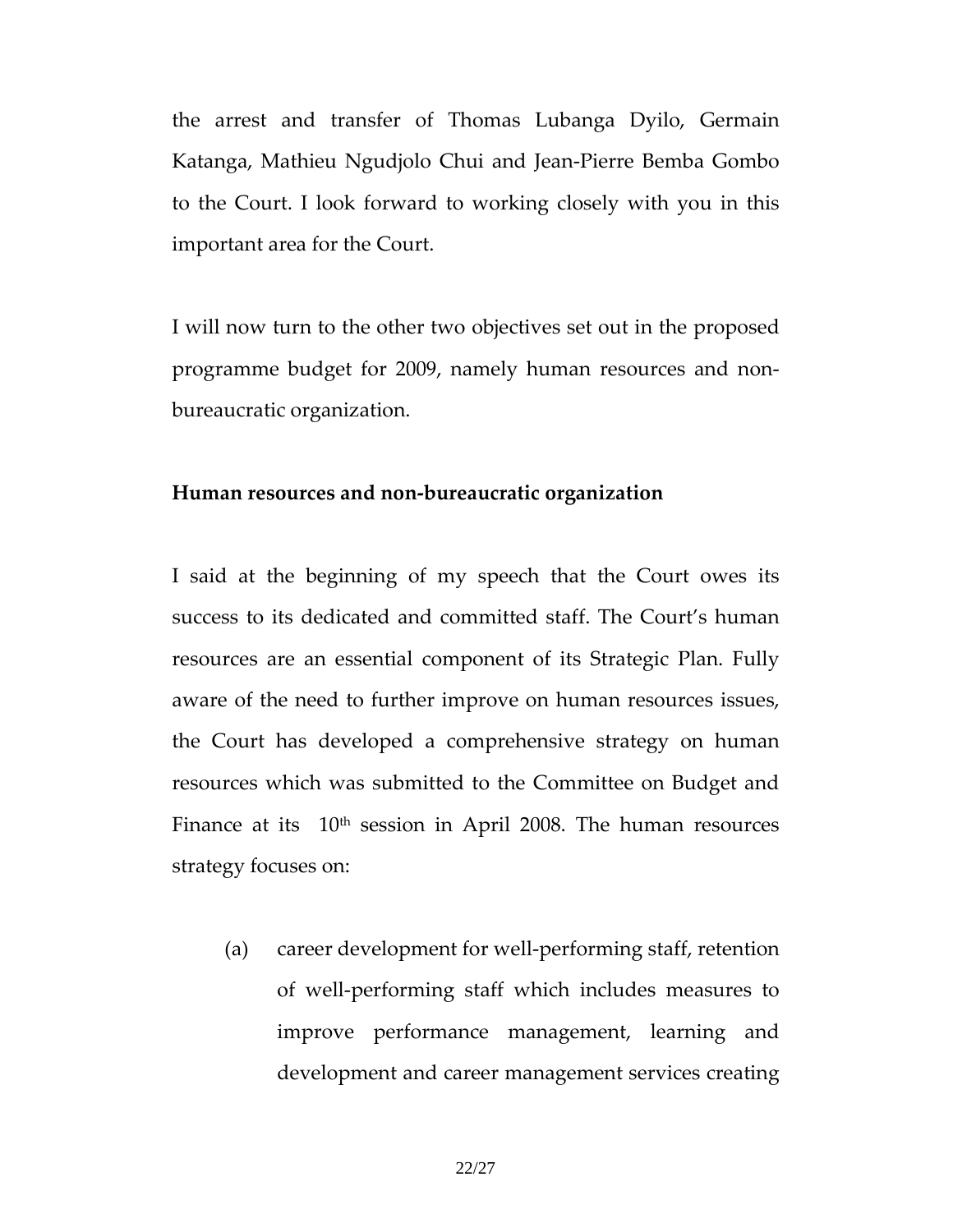conditions to improve gender balance and encourage female staff to develop capacities with a view to acceding to senior positions;

- (b) the establishment of a caring environment, which includes favourable conditions of service, staff wellbeing and internal justice mechanisms; and
- (c) the continued strengthening of staff recruitment and selection mechanisms and processes. The Court welcomes the recommendation of the CBF to improve recruitment of staff from Non-States Parties and will take appropriate action in this regard.

With respect to the first area in particular, the Court has put in place a number of new processes and systems in 2008. Performance appraisal is now conducted annually for all staff and training on performance management is offered to managers on a regular basis. Career transition support is offered to staff wishing to seek new employment opportunities within or outside the Court. The Court will continue to build in-house capacity, and to ensure staff mobility through adequate training while making efficient use of resources.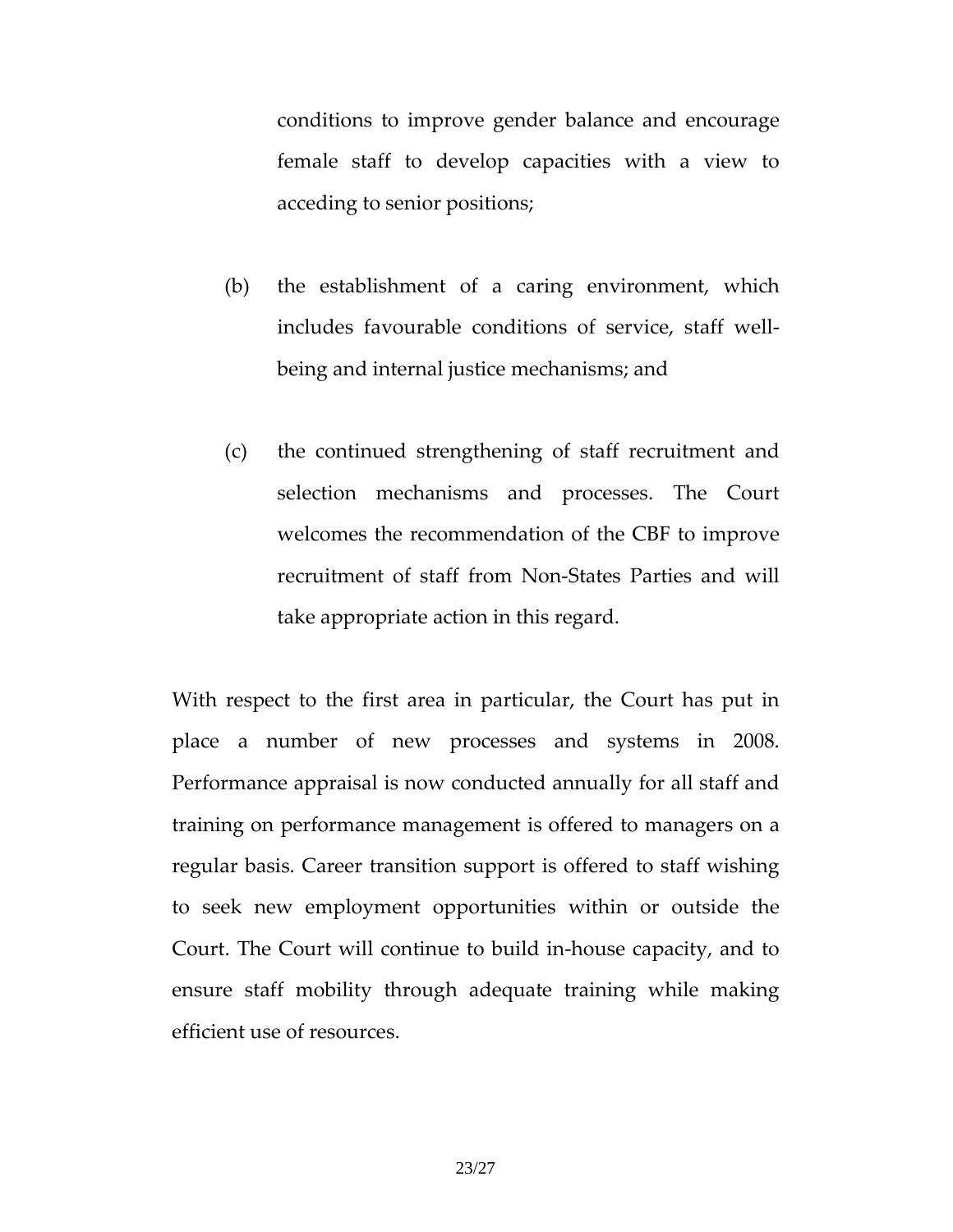It is my firm belief that further policies and actions are needed in this area. Managers need to be provided with the necessary tools to ensure that this organization operates efficiently. In this respect, the reclassification of posts remains an important tool which managers can use with a view to responding to developments within the organization and improving the efficiency of the Court's operations. Other measures are envisaged to ensure the proper functioning of a modern, transparent and non-bureaucratic organization.

The utilization and optimization of human resources is vital. In this vein, I would like to refer to the use of General Temporary Assistance (GTA) funds. Measures have already been taken in this area to ensure rigorous control. The Court will prepare a report on the use of GTA funds for the forthcoming session of the Committee on Budget and Finance and welcomes the continued dialogue with the Committee in this respect.

An important aspect also identified in the Court's strategy relates to the continued strengthening of the recruitment process with a view to reducing its length and, consequently, the vacancy rate. The Court, in close dialogue with the Committee on Budget and Finance, has made progress in the recruitment of staff and has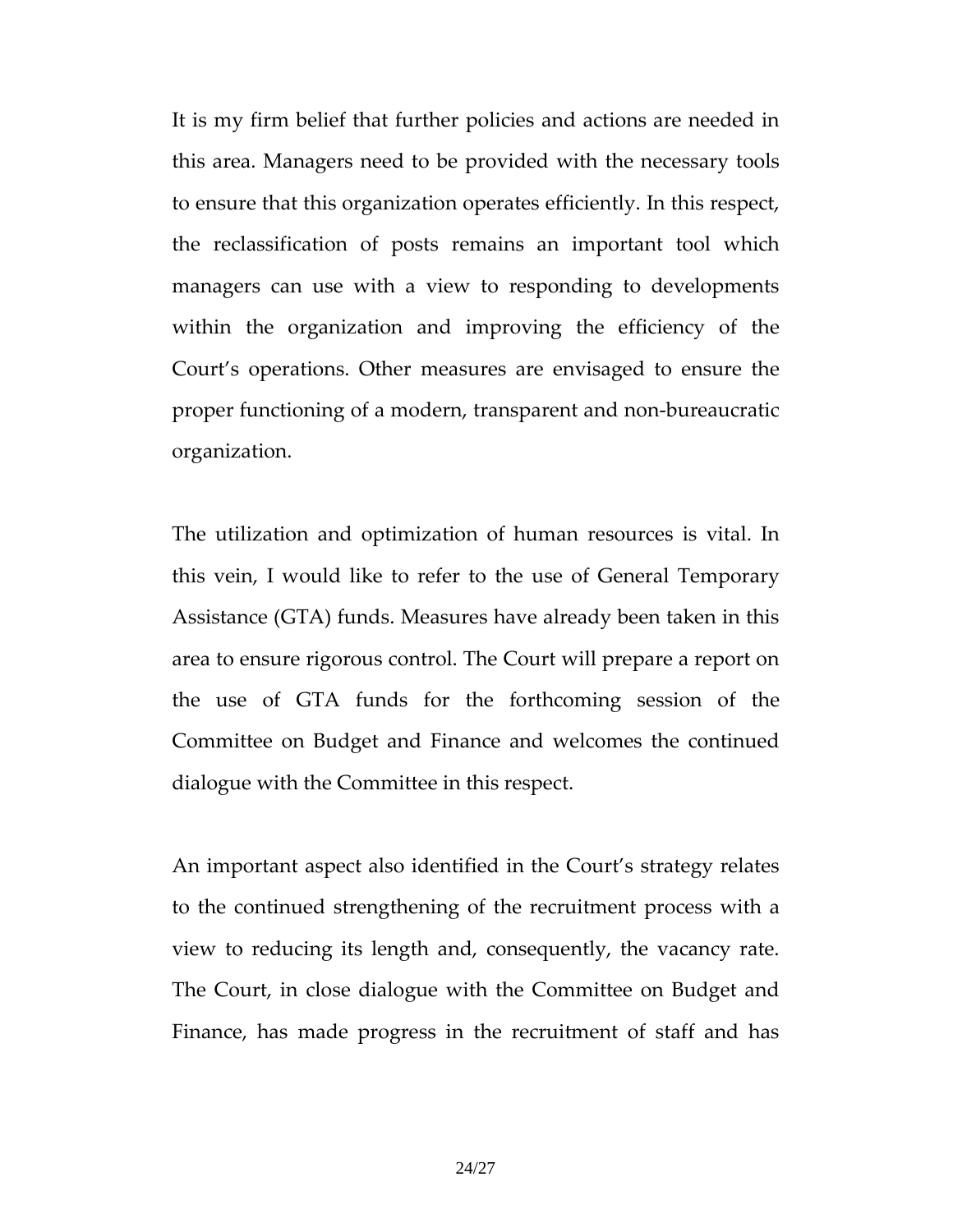taken a number of measures to address this matter. However, further efforts are needed.

The Court will ensure that it continues to develop as a modern and non-bureaucratic organization while adhering to rigorous control, good governance and full transparency.

With respect to good governance, I would like to inform you that the Director of the Internal Audit Office took up office in July 2008. The Charter of the Internal Audit has been already amended. The Internal Audit reports annually and on ad-hoc basis where appropriate through the Chair of Audit Committee to the CBF.

The Court is currently engaged in a Court-wide risk assessment that will be finalised next year. A number of risks will be evaluated in terms of likelihood and impact. Following this evaluation, the Court will select priority risks and envisage actions to address them accordingly.

The Court is committed to reviewing the role of financial functions within the Court and to looking into the efficient centralization of such functions as a prerequisite to the assignment of resources. In this respect, over the years, the Registrar has been responsible for managing, from an administrative point of view, a number of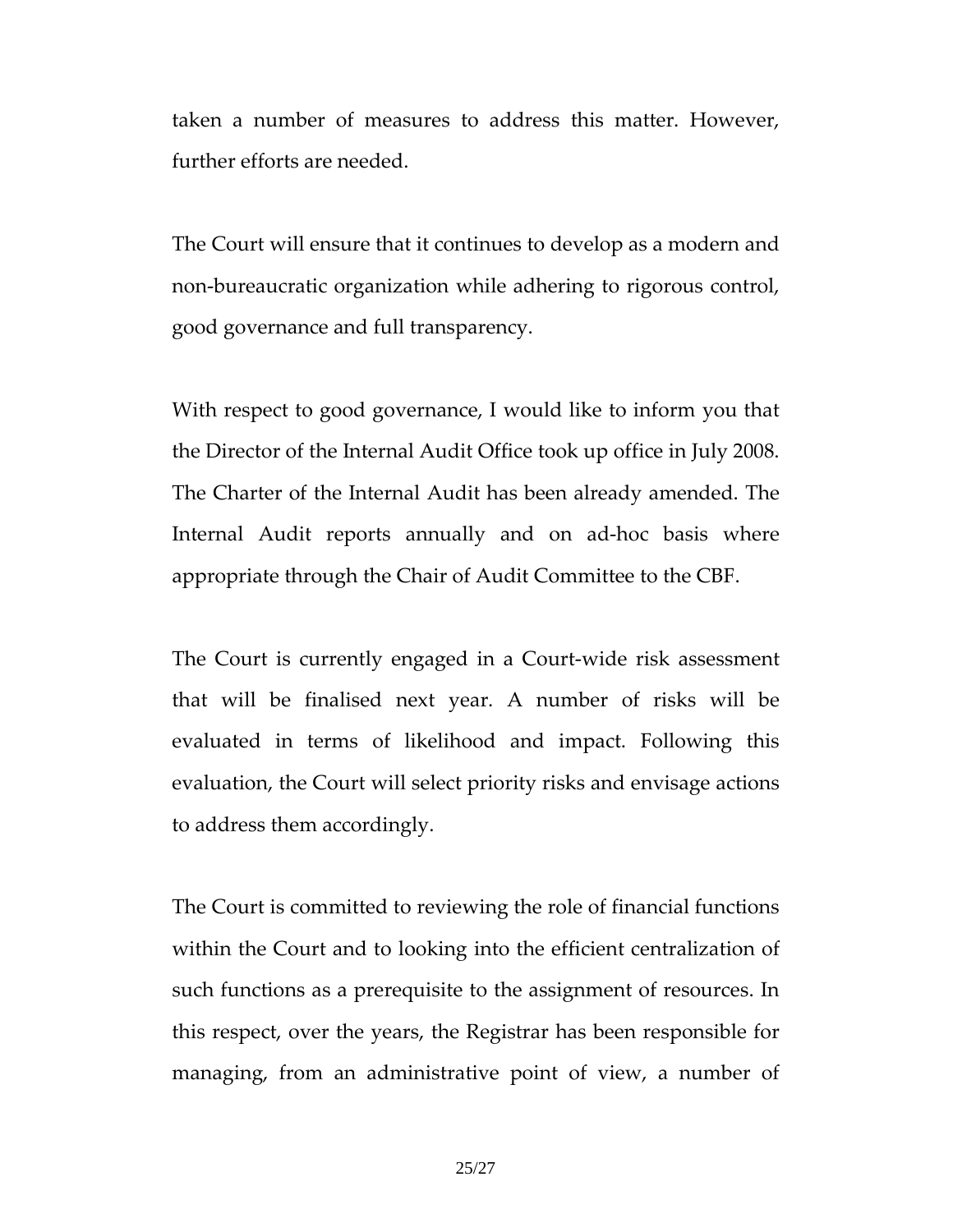independent bodies such as the Secretariat of the Assembly of States Parties, the Trust Fund for Victims and, more recently, the Office of Permanent Premises. It is a priority for me to further contribute to the centralisation of the financial overview and support to these offices.

Effective use of resources is clearly linked to the judicial process. With respect to the financial implications of the judges' decisions, it is essential to bear in mind that the role of the judges is to ensure that proceedings are conducted fairly and expeditiously. They are independent in the exercise of their judicial functions. The dialogue between the Registry and the Judiciary will continue in order to ensure that the Registry provides the necessary information on the financial implications of the matters under consideration by the judges. The Registry will prepare a checklist to be submitted to the Presidency.

I have noticed from the interventions of the delegations that States Parties are demanding more and more intervention and action by the Court, more and more presence on the ground, more and more visibility and closeness to the affected populations in the countries of situation. The Court welcomes these wishes and will take appropriate action within the limits of its resources.